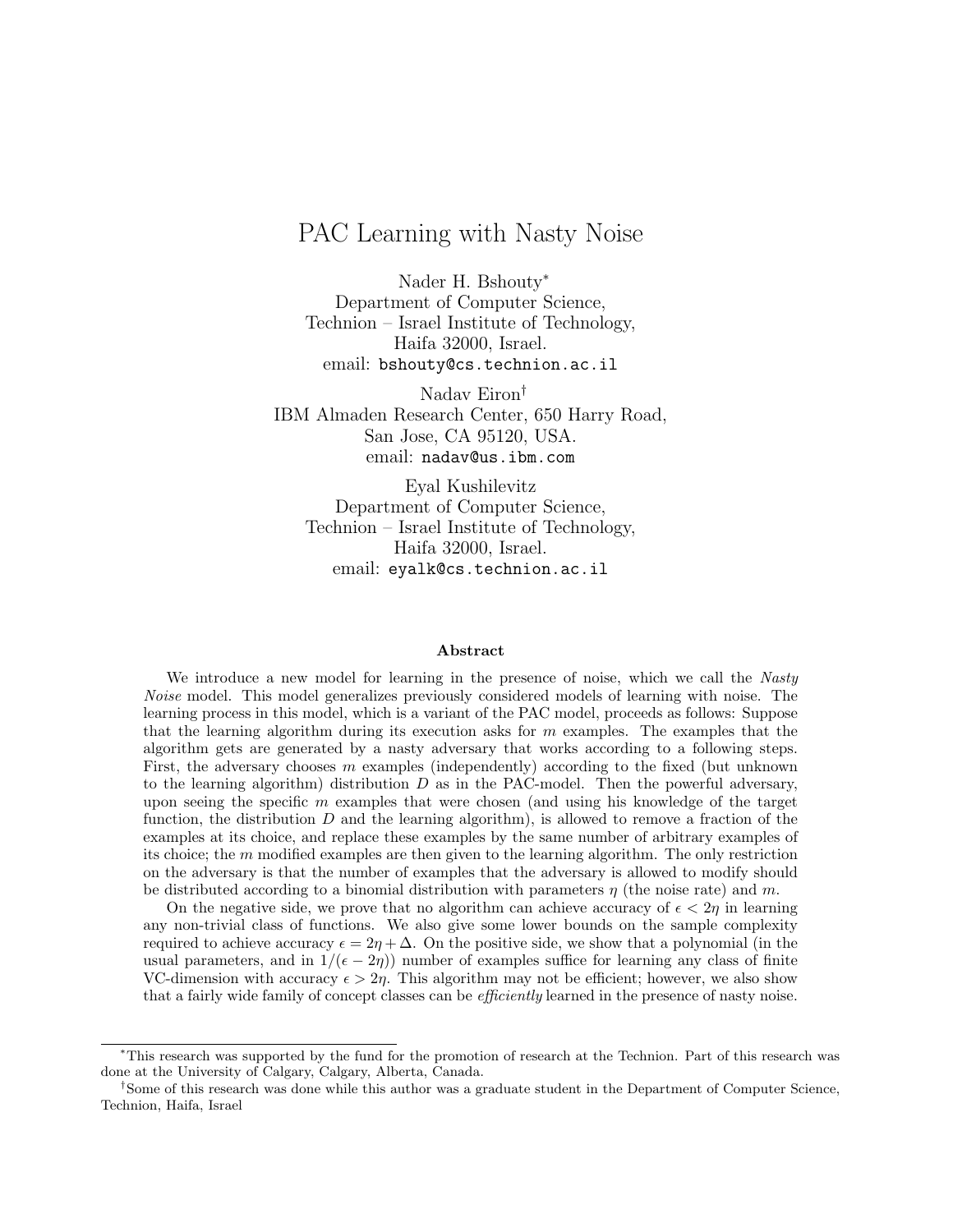### 1 Introduction

Valiant's *PAC model* of learning [22] is one of the most important models for learning from examples. Although being an extremely elegant model, the PAC model has some drawbacks. In particular, it assumes that the learning algorithm has access to a *perfect* source of random examples. Namely, upon request, the learning algorithm can ask for random examples and in return gets pairs  $(x, c_t(x))$ where all the x's are points in the input space distributed *identically and independently* according to some fixed probability distribution D, and  $c_t(x)$  is the *correct* classification of x according to the target function  $c_t$  that the algorithm tries to learn.

Since Valiant's seminal work, there were several attempts to relax these assumptions, by introducing models of noise. The first such noise model, called the Random Classification Noise model, was introduced in [2] and was extensively studied, e.g., in [1, 6, 9, 12, 13, 16]. In this model the adversary, before providing each example  $(x, c_t(x))$  to the learning algorithm tosses a biased coin; whenever the coin shows "H", which happens with probability  $\eta$ , the classification of the example is flipped and so the algorithm is provided with the, wrongly classified, example  $(x, 1-c_t(x))$ . Another (stronger) model, called the Malicious Noise model, was introduced in [23], revisited in [17], and was further studied in [8, 10, 11, 20]. In this model the adversary, whenever the  $\eta$ -biased coin shows "H", can replace the example  $(x, c_t(x))$  by some arbitrary pair  $(x', b)$  where x' is any point in the input space and b is a boolean value. (Note that this in particular gives the adversary the power to "distort" the distribution D.)

In this work, we present a new model which we call the *Nasty (Sample) Noise* model. In this model, the adversary gets to see the whole sample of examples requested by the learning algorithm before giving it to the algorithm and then modify  $E$  of the examples, at its choice, where  $E$  is a random variable distributed by the binomial distribution with parameters  $\eta$  and  $m$ , where m is the size of the sample. This distribution makes the number of examples modified be the same as if it were determined by m independent tosses of an  $\eta$ -biased coin. However, we allow the adversary's choice to be dependent on the sample drawn. The modification applied by the adversary can be arbitrary (as in the Malicious Noise model).<sup>1</sup> Intuitively speaking, the new adversary is more powerful than the previous ones – it can examine the whole sample and then remove from it the most "informative" examples and replace them by less useful and even misleading examples (whereas in the Malicious Noise Model for instance, the adversary also may insert to the sample misleading examples but does not have the freedom to choose which examples to remove). The relationships between the various models are shown in Table 1.

|                                          | Random Noise-Location                                    | Adversarial Noise-Location |
|------------------------------------------|----------------------------------------------------------|----------------------------|
| Label Noise Only                         | Random Classification Noise   Nasty Classification Noise |                            |
| Point and Label Noise    Malicious Noise |                                                          | Nasty Sample Noise         |

#### Table 1: Summary of models for PAC-learning from noisy data

We argue that the newly introduced model, not only generalizes the previous noise models, including variants such as Decatur's CAM model [11] and CPCN model [12], but also applies to reallife situations more appropriately. For example, when training data is the result of some physical experiment, noise may tend to be stronger in boundary areas rather than being uniformly distributed over all inputs. While special models were devised to describe this situation in the exact-learning

<sup>&</sup>lt;sup>1</sup>We also consider a weaker variant of this model, called the Nasty Classification Noise model, where the adversary may modify only the classification of the chosen points (as in the Random Classification Noise model).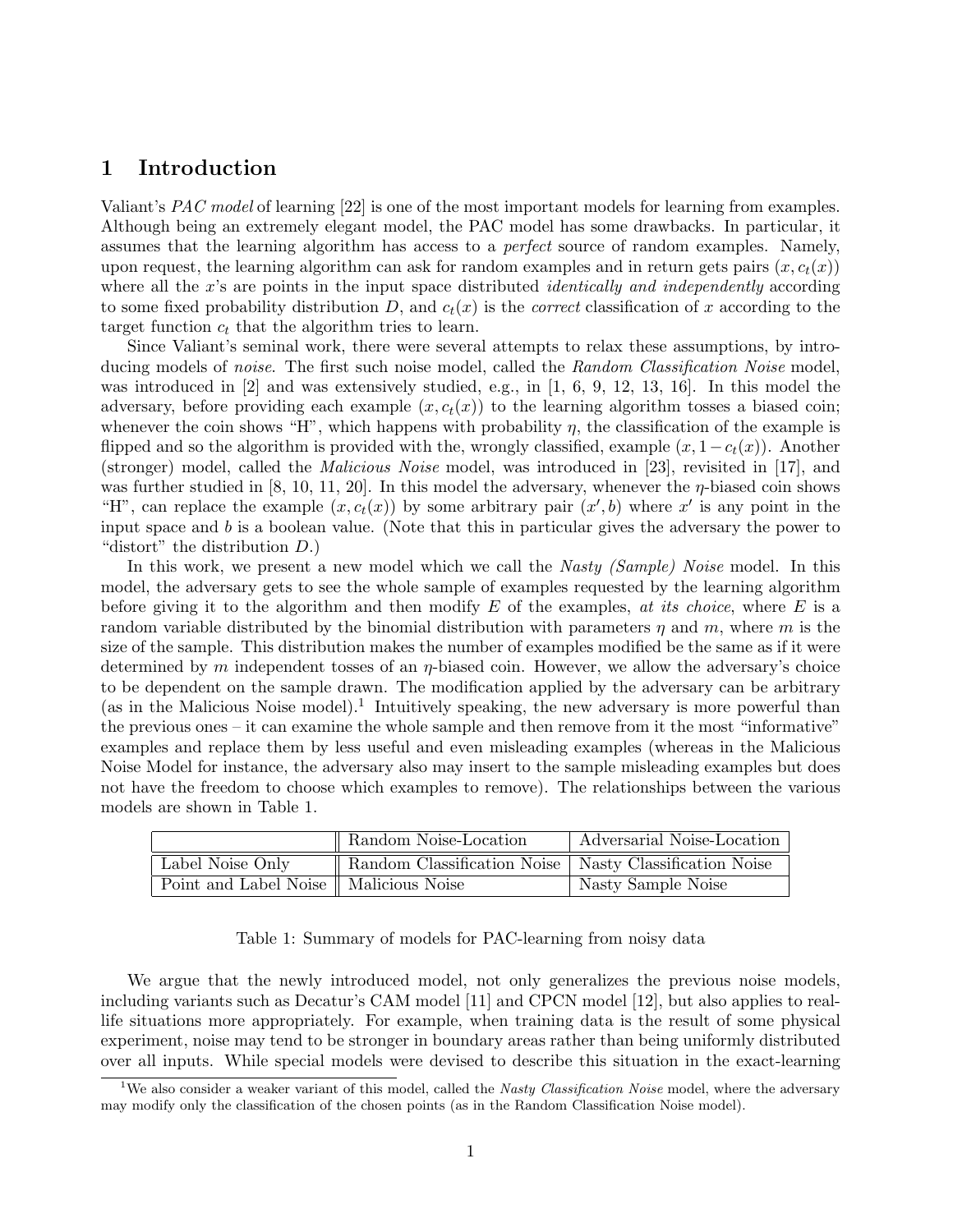setting (for example, the incomplete boundary query model of Blum et al., [5]), it may be regarded as a special case of Nasty Noise, where the adversary chooses to provide unreliable answers on sample points that are near the boundary of the target concept (or to remove such points from the sample). Another situation to which our model is related is the setting of Agnostic Learning. In this model, a concept class is not given. Instead, the learning algorithm needs to minimize the empirical error while using a hypothesis from a predefined hypotheses class (see, for example, [18] for a definition of the model). Assuming the best hypothesis misclassifies the input up to an  $\eta$  fraction, we may alternatively see the problem as that of learning the hypotheses class under nasty noise of rate  $\eta$ . However, we note that the success criterion in the agnostic learning literature is different from the one used in our PAC-based setting.

We show two types of results. Sections 3 and 4 show information theoretic results, and Sect. 5 shows algorithmic results. The first result, presented in Section 3, is a lower bound on the accuracy achievable when learning with a nasty adversary. This result shows that any learning algorithm cannot learn any non-trivial concept class with accuracy better than  $2\eta$  when the sample contains nasty noise of rate  $\eta$ . We further show that learning a concept class of VC dimension d with accuracy  $\epsilon = \Delta + 2\eta$  requires  $\Omega(\eta/\Delta^2 + d/\Delta)$  examples (assuming a constant confidence parameter  $\delta$ ). It is complemented by a matching positive result in Section 4 that shows that any class of finite VCdimension can be learned by using a sample of polynomial size, with any accuracy  $\epsilon > 2\eta$ . The size of the sample required is polynomial in the usual PAC parameters and in  $1/\Delta$  where  $\Delta = \epsilon - 2\eta$  is the margin between the requested accuracy  $\epsilon$  and the above mentioned lower bound.

The main, quite surprising, result (presented in Section 5) is another positive result showing that efficient learning algorithms are still possible in spite of the powerful adversary. More specifically, we present a composition theorem (analogous to [3, 8] but for the nasty-noise learning model) that shows that any concept class that is constructed by composing concept classes that are PAC-learnable from a hypothesis class of fixed VC-dimension, is efficiently learnable when using a sample subject to nasty noise. This includes, for instance, the class of all concepts formed by any boolean combination of half-spaces in a constant dimensional Euclidean space. The complexity here is, again, polynomial in the usual parameters and in  $1/\Delta$ . The algorithm used in the proof of this result is an adaptation to our model of the PAC algorithm presented in [8].

Our results may be compared to similar results available for the Malicious Noise model. For this model, Cesa-Bianchi et al. [10] show that the accuracy of learning with malicious noise of rate  $\eta$  is lower bounded by  $\eta/(1 - \eta)$ . A matching algorithm for learning classes similar to those presented here with malicious noise is presented in [8]. As for the Random Classification Noise model, learning with arbitrarily small accuracy, even when the noise rate is close to a half, is possible. Again, the techniques presented in [8] may be used to learn the same type of classes we examine in this work with Random Classification Noise.

### 2 Preliminaries

In this section we provide basic definitions related to learning in the PAC model, with and without noise. A learning task is specified using a *concept class*, denoted  $\mathcal{C}$ , of boolean concepts defined over an *instance space*, denoted X. A boolean concept c is a function  $c : \mathcal{X} \mapsto \{0, 1\}$ . The concept class C is a set of boolean concepts:  $C \subseteq \{0,1\}^{\mathcal{X}}$ .

Throughout this paper we sometimes treat a concept as a set of points instead of as a boolean function. The set that corresponds to a concept c is simply  ${x|c(x) = 1}$ . We use c to denote both the function and the corresponding set interchangeably. Specifically, when a probability distribution D is defined over X, we use the notation  $D(c)$  to refer to the probability that a point x drawn from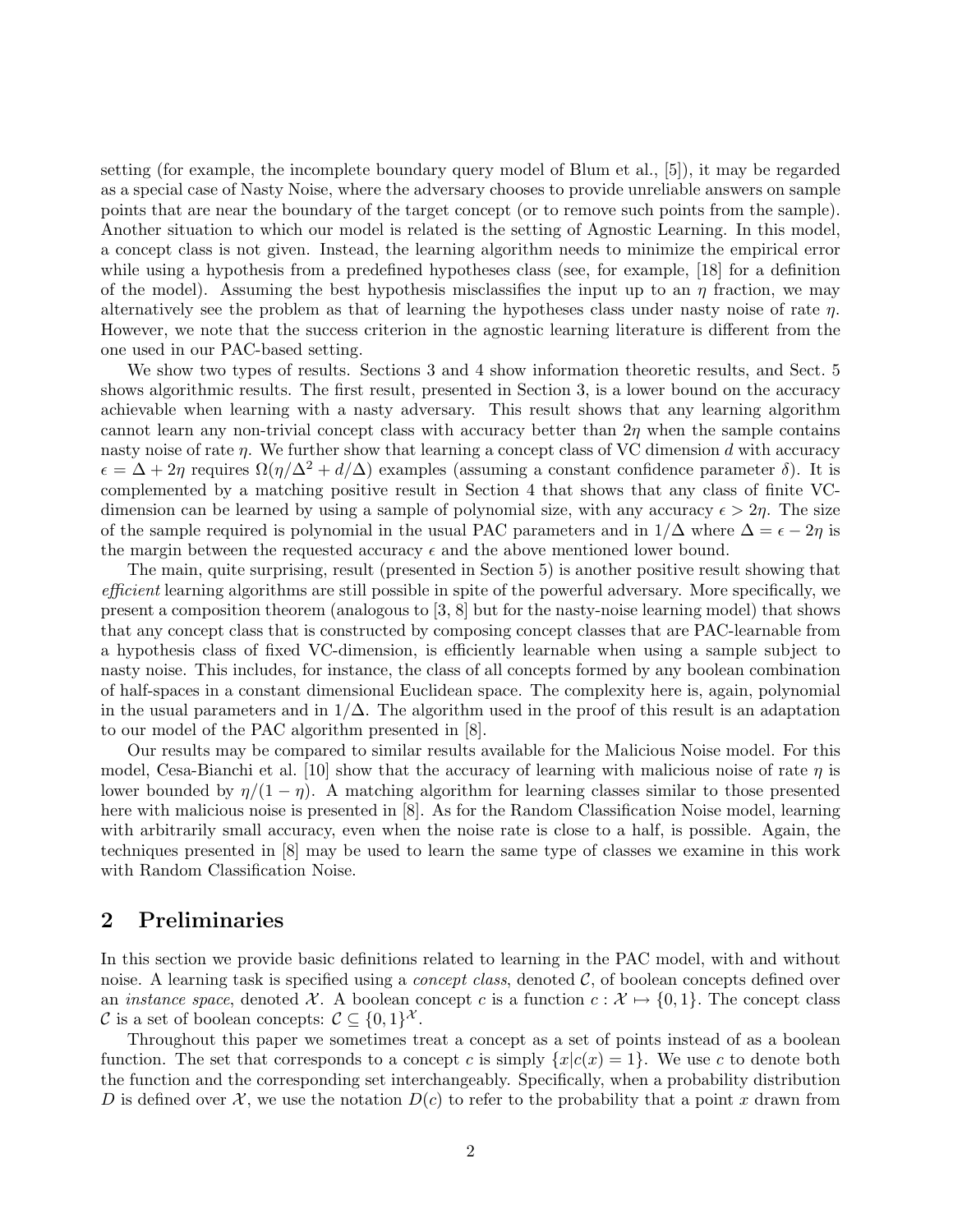X according to D will have  $c(x) = 1$ .

### 2.1 The Classical PAC Model

The Probably Approximately Correct (PAC) model was originally presented by Valiant [22]. In this model, the learning algorithm has access to an oracle PAC that returns on each call a labeled example  $(x, c_t(x))$  where  $x \in \mathcal{X}$  is drawn (independently) according to a fixed distribution D over X, unknown to the learning algorithm, and  $c_t \in \mathcal{C}$  is the target function the learning algorithm should "learn".

**Definition 1:** A class  $\mathcal C$  of boolean functions is *PAC-learnable using hypothesis class*  $\mathcal H$  in polynomial time if there exists an algorithm that, for any  $c_t \in \mathcal{C}$ , any input parameters  $0 < \epsilon < 1/2$  and  $0 < \delta < 1$ and any distribution  $D$  on  $\mathcal{X}$ , when given access to the PAC oracle, runs in time polynomial in the representation size of the target,  $1/\delta$ ,  $1/\epsilon$  and with probability at least  $1-\delta$  outputs a function  $h \in \mathcal{H}$ for which:

$$
\Pr_D[c_t(x) \neq h(x)] < \epsilon.
$$

### 2.2 Models for Learning in the Presence of Noise

Next, we define the model of PAC-learning in the presence of *Nasty Sample Noise* (NSN for short). In this model, a learning algorithm for the concept class  $\mathcal C$  is given access to an (adversarial) oracle  $NSN<sub>C,\eta</sub>(m)$ . The learning algorithm is allowed to call this oracle *once* during a single run. The learning algorithm passes a single natural number  $m$  to the oracle, specifying the size of the sample it needs, and gets in return a labeled sample  $S \in (\mathcal{X} \times \{0,1\})^m$ . (It is assumed, for simplicity, that the algorithm knows in advance the number of examples it needs; the extension of the model for scenarios where such a bound is not available in advance is given in Section 6.)

The sample required by the learning algorithm is constructed as follows: As in the PAC model, a distribution D over the instance space X is defined, and a target concept  $c_t \in \mathcal{C}$  is chosen. The adversary then draws a sample  $S_g$  of m points from X according to the distribution D. Having full knowledge of the learning algorithm, the target function  $c_t$ , the distribution D, and the sample drawn, the adversary chooses  $E = E(S_q)$  points from the sample, where  $E(S_q)$  is a random variable (which may also depend on the adversary's internal randomness). The  $E$  points chosen by the adversary are removed from the sample and replaced by any other E point-and-label pairs by the adversary. The  $m - E$  points not chosen by the adversary remain unchanged and are labeled by their correct labels according to  $c_t$ . The modified sample of m points, denoted S, is then given to the learning algorithm. The only limitation that the adversary has on the number of examples that it may modify is that it should be distributed according to the binomial distribution with parameters  $m$  and  $\eta$ , namely:

$$
\Pr[E=n] = \binom{m}{n} \eta^n (1-\eta)^{m-n},
$$

where the probability is taken by first choosing  $S_g \in D^m$  and then choosing E according to the corresponding random variable  $E(S_q)$ .

**Definition 2:** An algorithm A is said to learn a class C with nasty sample noise of rate  $\eta \geq 0$  with accuracy parameter  $\epsilon > 0$  and confidence parameter  $\delta < 1$  if, given access to any oracle NSN<sub>C,n</sub> $(m)$ , for any distribution D and any target  $c_t \in \mathcal{C}$  it outputs a hypothesis  $h: \mathcal{X} \mapsto \{0, 1\}$  such that, with probability at least  $1 - \delta$ 

$$
\Pr_D[h\triangle c_t] < \epsilon.
$$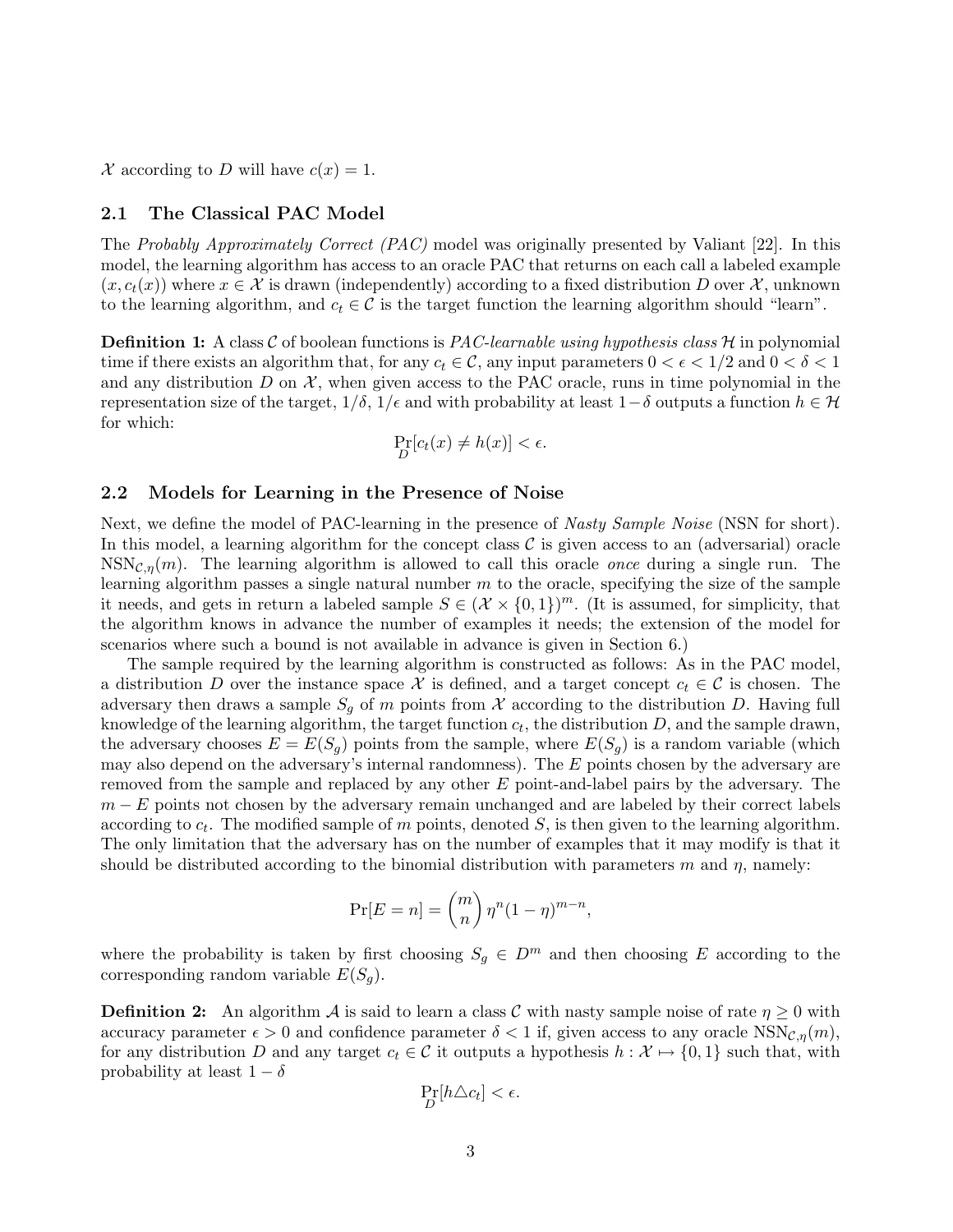We are also interested in a restriction of this model, which we call the Nasty Classification Noise learning model (NCN for short). The only difference between the NCN and NSN models is that the NCN adversary is only allowed to modify the labels of the  $E$  chosen sample-points, but it cannot modify the E points themselves. Previous models of learning in the presence of noise can also be readily shown to be restrictions of the Nasty Sample Noise model: The Malicious Noise model corresponds to the Nasty Noise model with the adversary restricted to introducing noise into points that are chosen uniformly at random, with probability  $\eta$ , from the original sample. The Random Classification Noise model corresponds to the Nasty Classification Noise model with the adversary restricted so that noise is introduced into points chosen uniformly at random, with probability  $\eta$ , from the original sample, and each point that is chosen gets its label flipped.

#### 2.3 VC Theory Basics

The VC-dimension [24], is widely used in learning theory to measure the complexity of concept classes. We say a set  $Y \subseteq \mathcal{X}$  is shattered by C if, for each of the  $2^{|Y|}$  possible labelings of the points in Y, there exists some function in  $\mathcal C$  consistent with that labeling. The VC-dimension of a class C, denoted VCdim(C), is the maximal integer d such that there exists a subset  $Y \subseteq \mathcal{X}$  of cardinality d that is shattered by the class C. We say  $\text{VCdim}(\mathcal{C}) = \infty$  if such a subset exists for any natural d. It is well known (e.g., [4]) that, for any two classes C and H (over  $\mathcal{X}$ ), the class of negations  ${c | \mathcal{X} \setminus c \in \mathcal{C}}$  has the same VC-dimension as the class  $\mathcal{C}$ , and the class of unions  ${c \cup h | c \in \mathcal{C}, h \in \mathcal{H}}$ has VC-dimension at most  $VCdim(\mathcal{C}) + VCdim(\mathcal{H}) + 1$ . Following [3] we define the dual of a concept class:

**Definition 3:** The dual  $\mathcal{H}^{\perp} \subseteq \{0,1\}^{\mathcal{H}}$  of a class  $\mathcal{H} \subseteq \{0,1\}^{\mathcal{X}}$  is defined to be the set  $\left\{x^{\perp} | x \in \mathcal{X}\right\}$ where  $x^{\perp}$  is defined by  $x^{\perp}(h) = h(x)$  for all  $h \in \mathcal{H}$ .

If we view a concept class  $H$  as a boolean matrix where each row represents a concept and each column a point from the instance space,  $\mathcal{X}$ , then the matrix corresponding to  $\mathcal{H}^{\perp}$  is the transpose of the matrix corresponding to  $H$ . The following claim, from [3], gives a tight bound on the VC dimension of the dual class:

Claim 1: For every class  $H$ ,

$$
\mathrm{VCdim}(\mathcal{H}) \geq \left| \log \mathrm{VCdim}(\mathcal{H}^{\perp}) \right|.
$$

In the following discussion we limit ourselves to concept classes of finite concepts (i.e.,  $\forall c \in \mathcal{C}$ , |c| is finite). The main use we make of the VC-dimension is in constructing  $\alpha$ -nets. The following definition and theorem are from [7]:

**Definition 4:** A set of points  $Y \subseteq \mathcal{X}$  is an  $\alpha$ -net for the concept class  $\mathcal{H} \subseteq \{0,1\}^{\mathcal{X}}$  under the distribution D over X, if for every  $h \in \mathcal{H}$  such that  $D(h) \geq \alpha$ ,  $Y \cap h \neq \emptyset$ .

**Theorem 1:** For any class  $\mathcal{H} \subseteq \{0,1\}^{\mathcal{X}}$  of VC-dimension d, any distribution D over  $\mathcal{X}$ , and any  $\alpha > 0$ ,  $\delta > 0$ , if  $\ddot{\phantom{0}}$ 

$$
m \ge \max\left\{\frac{4}{\alpha}\log\frac{2}{\delta}, \frac{8d}{\alpha}\log\frac{13}{\alpha}\right\}
$$

examples are drawn i.i.d. from X according to the distribution D, they constitute an  $\alpha$ -net for H with probability at least  $1 - \delta$ .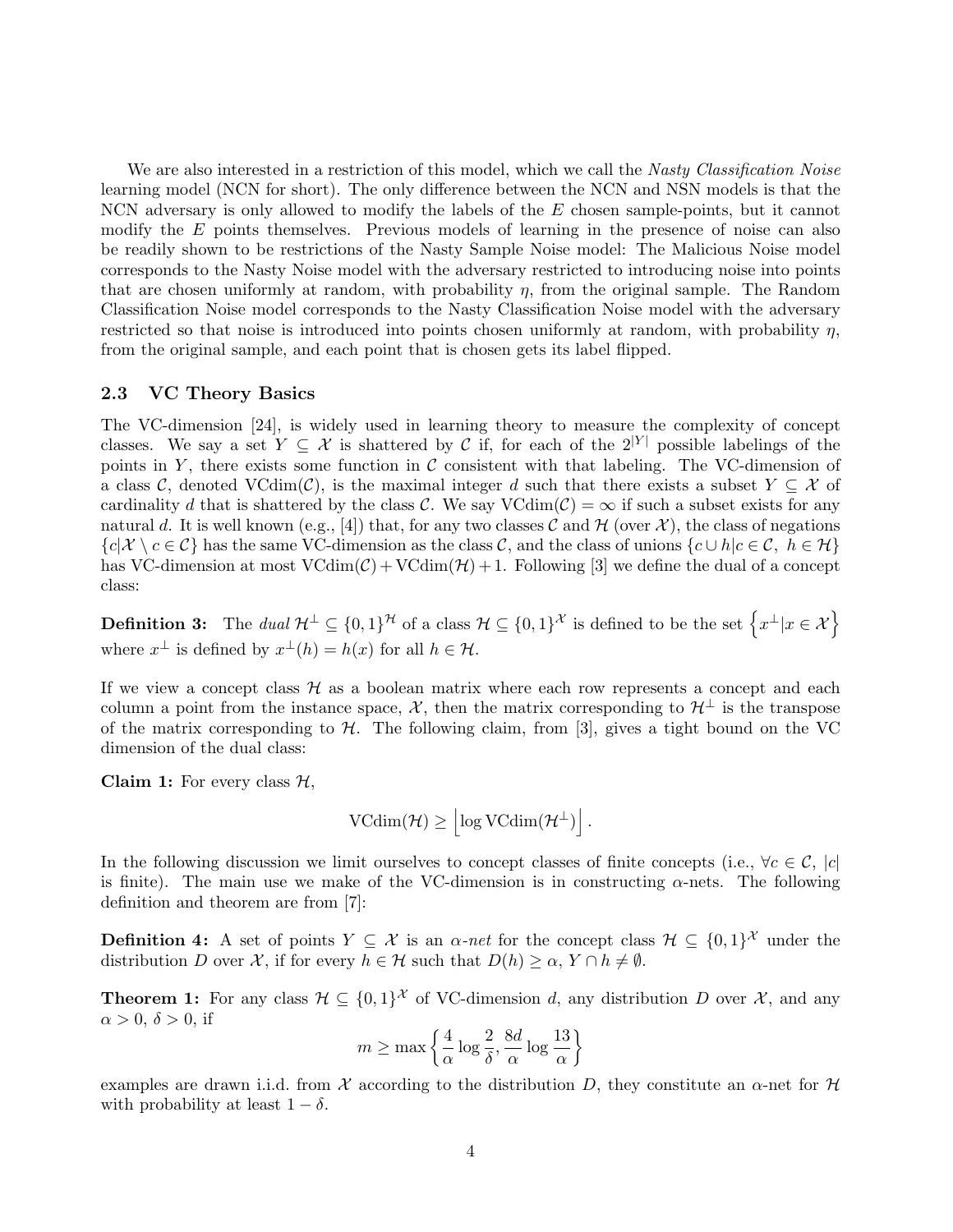In [21], Talagrand proved a similar result:

**Definition 5:** A set of points  $Y \subseteq \mathcal{X}$  is an  $\alpha$ -sample for the concept class  $\mathcal{H} \subseteq \{0,1\}^{\mathcal{X}}$  under the distribution D over X, if it holds that for every  $h \in \mathcal{H}$ :

$$
\left| D(h) - \frac{|Y \cap h|}{|Y|} \right| \le \alpha
$$

**Theorem 2:** There is a constant  $c_1$ , such that for any class  $\mathcal{H} \subseteq \{0,1\}^{\mathcal{X}}$  of VC-dimension d, and distribution D over X, and any  $\alpha > 0$ ,  $\delta > 0$ , if

$$
m \ge \frac{c_1}{\alpha^2} \left( d + \log \frac{1}{\delta} \right)
$$

examples are drawn i.i.d. from X according to the distribution D, they constitute an  $\alpha$ -sample for H with probability at least  $1 - \delta$ .

### 3 Information Theoretic Lower Bound

In this section we show that no learning algorithm (not even inefficient ones) can learn a "nontrivial" concept class with accuracy  $\epsilon$  better than  $2\eta$  under the NSN model; in fact, we prove that this impossibility result holds even for the NCN model. We also give some results on the size of samples required to learn in the NSN model with accuracy  $\epsilon > 2\eta$ .

**Definition 6:** A concept class C over an instance space X is called non-trivial if there exist two points  $x_1, x_2 \in \mathcal{X}$  and two concepts  $c_1, c_2 \in \mathcal{C}$ , such that  $c_1(x_1) = c_2(x_1)$  and  $c_1(x_2) \neq c_2(x_2)$ .

**Theorem 3:** Let C be a non-trivial concept class,  $\eta$  be a noise rate and  $\epsilon < 2\eta$  be an accuracy parameter. Then, there is no algorithm that learns the concept class  $\mathcal C$  with accuracy  $\epsilon$  and confidence parameter  $\delta < \frac{1}{2}$  under the NCN model (with rate  $\eta$ ).

**Proof:** We base our proof on the method of induced distributions introduced in [17, Theorem 1. We show that there are two concepts  $c_1, c_2 \in \mathcal{C}$  and a probability distribution D such that  $Pr_D[c_1\triangle c_2] = 2\eta$  and an adversary can force the labeled examples shown to the learning algorithm to be distributed identically both when  $c_1$  is the target and when  $c_2$  is the target.

Let  $c_1$  and  $c_2$  be the two concepts whose existence is guaranteed by the fact that  $\mathcal C$  is a non-trivial class, and let  $x_1, x_2 \in \mathcal{X}$  be the two points that satisfy  $c_1(x_1) = c_2(x_1)$  and  $c_1(x_2) \neq c_2(x_2)$ . We define the probability distribution D to be  $D(x_1) = 1 - 2\eta$ ,  $D(x_2) = 2\eta$ , and  $D(x) = 0$  for all  $x \in \mathcal{X} \setminus \{x_1, x_2\}.$  Clearly, we indeed have  $\Pr_D[c_1 \triangle c_2] = \Pr_D[x_2] = 2\eta.$ 

Now, we define the nasty adversary strategy (with respect to the above probability distribution D). Let m be the size of the sample asked by the learning algorithm. The adversary starts by drawing a sample  $S_g$  of m points according to the above distribution. Then, for each occurrence of  $x_1$  in the sample, the adversary labels it correctly according to  $c_t$ , while for each occurrence of  $x_2$  the adversary tosses a coin and with probability  $1/2$  it labels the point correctly (i.e.,  $c_t(x_2)$ ) and with probability  $1/2$  it flips the label (to  $1 - c_t(x_2)$ ). The resulted sample of m examples is given by the adversary to the learning algorithm. First, we argue that the number of examples modified by the adversary is indeed distributed according to the binomial distribution with parameters  $\eta$  and  $m$ . For this, we view the above adversary as if it picks independently  $m$  points and for each of them decides (as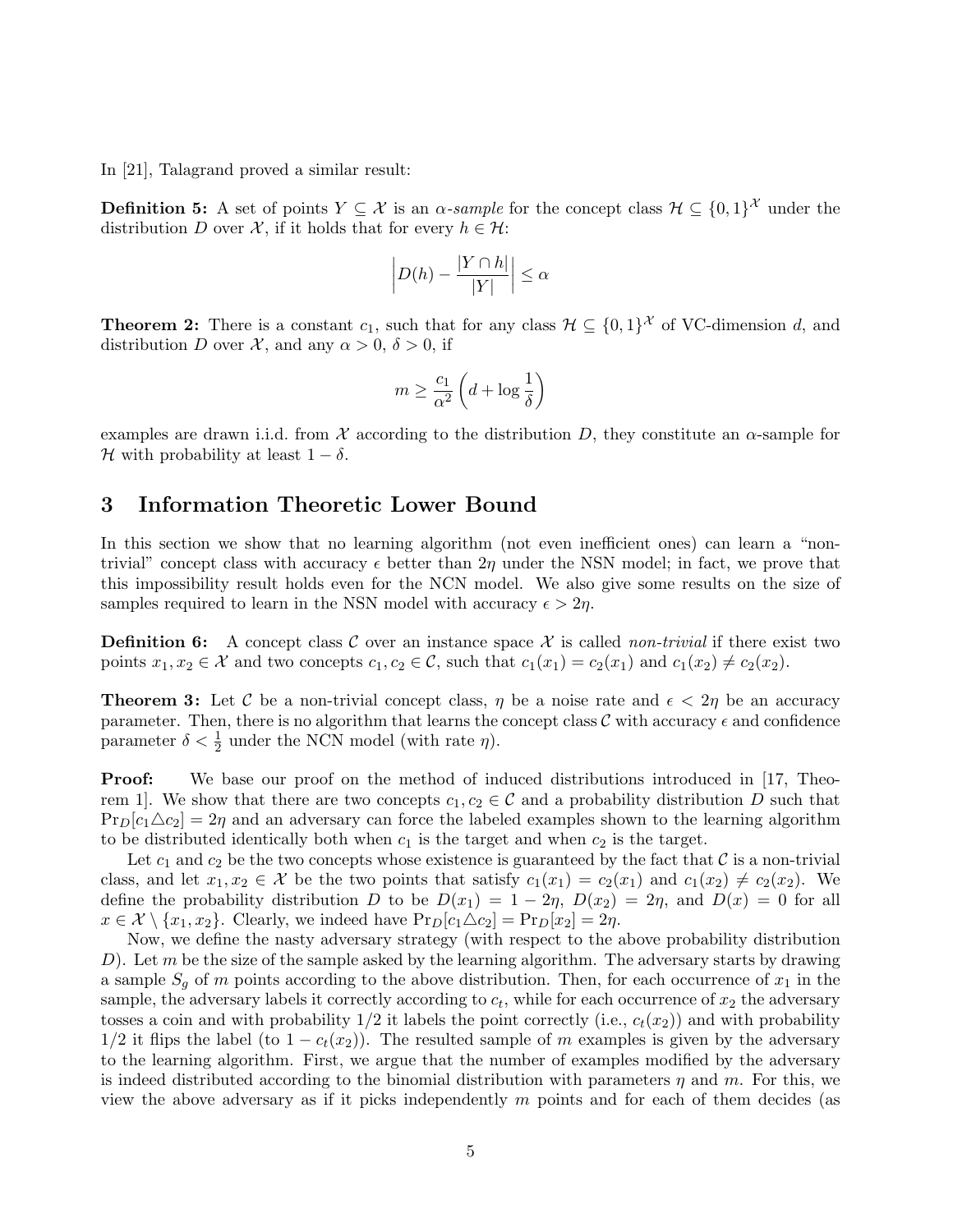above) whether to flip its label. Hence, it suffices to show that each example is labeled incorrectly with probability  $\eta$  independently of other examples. Indeed, for each example independently, its probability of being labeled incorrectly equals the probability of choosing  $x_2$  according to  $D$  times the probability that the adversary chooses to flip the label on an  $x_2$  example; i.e.  $2\eta \cdot (1/2) = \eta$ as needed. (We emphasize that the binomial distribution is obtained because  $D$  is known to the adversary.)

Next observe that, no matter whether the target is  $c_1$  or  $c_2$ , the examples given to the learning algorithm (after being modified by the above nasty adversary) are distributed according to the following probability distribution:

$$
Pr[x_1, c_1(x_1)] = 1 - 2\eta
$$
  
\n
$$
Pr[x_2, c_1(x_2)] = Pr[x_2, c_2(x_2)] = \eta
$$

Therefore, according to the sample that the learning algorithm sees, it is impossible to differentiate between the case where the target function is  $c_1$  and the case where the target function is  $c_2$ , hence no algorithm can do any better than a random guess, which gives confidence  $\frac{1}{2}$ .  $\Box$ 

Note that in the above proof we indeed take advantage of the "nastiness" of the adversary. Unlike the malicious adversary, our adversary can focus all its "power" on just the point  $x_2$ , causing it to suffer a relatively high error rate, while examples in which the point is  $x_1$  do not suffer any noise. We also took advantage of the fact that  $E$  (the number of modified examples) is allowed to depend on the sample (in our case, it depends on the number of times  $x_2$  appears in the original sample). This allows the adversary to further focus its destructive power on samples which were otherwise "good" for the learning algorithm. Finally, since any NCN adversary is also a NSN adversary, Theorem 3 implies the following:

**Corollary 4:** Let C be a non-trivial concept class,  $\eta > 0$  be the noise rate, and  $\epsilon < 2\eta$  be an accuracy parameter. There is no algorithm that learns the concept class  $\mathcal C$  with accuracy  $\epsilon$  and confidence parameter  $\delta < \frac{1}{2}$  under the NSN model, with noise rate  $\eta$ .

Once we have settled  $2\eta$  as the lower bound on the accuracy possible with a nasty adversary with error rate  $\eta$ , we turn to the question of the number of examples that are necessary to learn a concept class with some accuracy  $\epsilon = 2\eta + \Delta$ , where  $\Delta > 0$ . Again, in this section we are only considering information-theoretic issues. These results are similar to those presented by Cesa-Bianchi et al. [10] for the Malicious Noise model. Note, however, that the definition of the margin  $\Delta$  used here is relative to a lower bound different than the one used in [10]. In the proofs of these results, we use the following claim (see [10]) that provides a lower bound on the probability that a random variable of binomial distribution deviates from its expectation by more than the standard deviation:

**Claim 2:** [10, Fact 3.2] Let  $S_{N,p}$  be a random variable distributed by the binomial distribution with parameters N and p, and let  $q = 1 - p$ . For all  $N > 37/(pq)$ :

$$
\Pr\left[S_{N,p} \ge \lfloor Np \rfloor + \left\lfloor \sqrt{Npq - 1} \right\rfloor\right] > \frac{1}{19} \tag{1}
$$

$$
\Pr\left[S_{N,p} \le \lceil Np \rceil - \left\lfloor \sqrt{Npq - 1} \right\rfloor\right] \quad > \quad \frac{1}{19} \tag{2}
$$

**Theorem 5:** For any nontrivial concept class C, any noise rate  $\eta > 0$ , confidence parameter  $0 < \delta <$  $1/342$  and  $0 < \Delta < 0.084065 \cdot \eta$ , the sample size needed for PAC learning C with accuracy  $\epsilon = 2\eta + \Delta$ and confidence  $1 - \delta$  tolerating nasty classification noise of rate  $\eta$  is at least

$$
m \ge \frac{17\eta(1-\eta)}{37\Delta^2} = \Omega\left(\frac{\eta}{\Delta^2}\right).
$$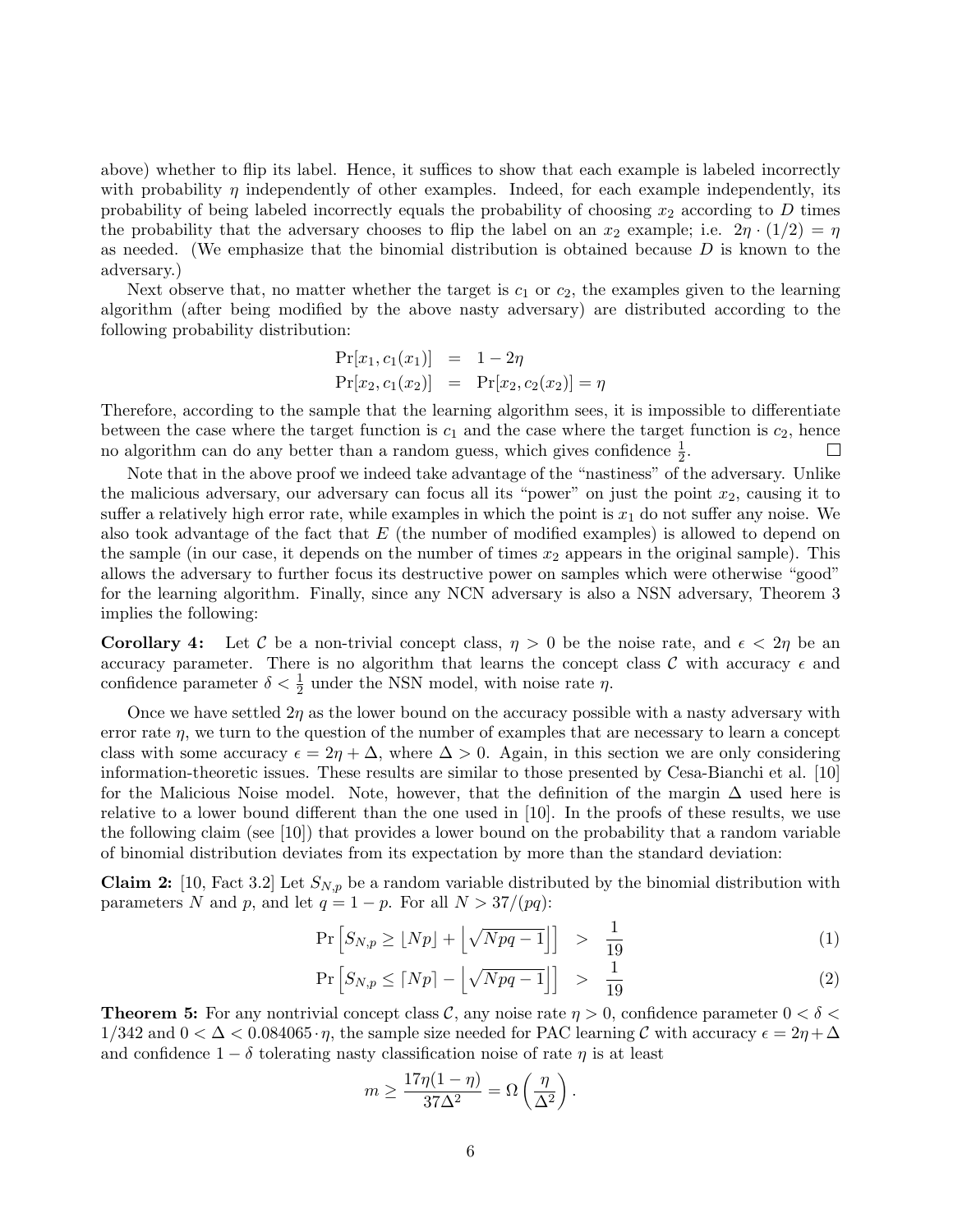**Proof:** Let  $c_1$  and  $c_2$  be the two concepts whose existence is guaranteed by the fact that C is a nontrivial class, and let  $x_1, x_2 \in \mathcal{X}$  be the two points that satisfy  $c_1(x_1) = c_2(x_1)$  and  $c_1(x_2) \neq c_2(x_2)$ . Let us define a distribution D that gives weight  $\epsilon$  to the point  $x_2$  and weight  $1 - \epsilon$  to  $x_1$ , making  $Pr_D(c_1 \triangle c_2) = \epsilon$ . Denote by  $c_t$  the target function (either  $c_1$  or  $c_2$ ).

The Nasty Classification Adversary will use the following strategy: for each pair of the form  $(x_2, c_t(x_2))$  in the sample, with probability  $\eta/\epsilon$  reverse the label (i.e., present to the learning algorithm the pair  $(x_2, 1 - c_t(x_2))$  instead). The rest of the sample (all the pairs of the form  $(x_1, c_t(x_1))$ ) is left unmodified. Note that for each of the  $m$  examples the probability that its classification is changed is therefore exactly  $\epsilon \cdot \frac{\eta}{\epsilon} = \eta$  and so the number of points that suffer noise is indeed distributed according to the binomial distribution with parameters  $\eta$  and  $m$ . The induced probability distribution on the sample that the learning algorithm sees is:

$$
Pr(x_1, c_t(x_1)) = 1 - \epsilon
$$
  
\n
$$
Pr(x_2, c_t(x_2)) = \epsilon \cdot (1 - \frac{\eta}{\epsilon}) = \epsilon - \eta = \eta + \Delta
$$
  
\n
$$
Pr(x_2, 1 - c_t(x_2)) = \epsilon \cdot \frac{\eta}{\epsilon} = \eta
$$

For contradiction, let A be a (possibly randomized) algorithm that learns C with accuracy  $\epsilon$  using a sample generated by the above oracle and whose size is  $m < (17\eta(1-\eta))/(37\Delta^2)$ . We denote by  $p_A(m)$  the expected error of the hypothesis h that A outputs when using m examples. Let B be the Bayes strategy of outputting  $c_1$  if the majority instances of  $x_2$  are labeled  $c_1(x_2)$ , and  $c_2$ otherwise. Clearly, this strategy minimizes the probability of choosing the wrong hypothesis. This implies  $p_B(m) \leq p_A(m)$  for all m.

Define the following two events over runs of  $B$  on samples of size  $m$ : Let  $N$  denote the number of examples in m showing the point  $x_2$ . BAD<sub>1</sub> is the event that at least  $\lceil N/2 \rceil + 1$  points are corrupted, and  $BAD_2$  is the event that  $N \leq 36\eta(\eta+\Delta)/(37\Delta^2)$ . Clearly,  $BAD_1$  implies that B will answer incorrectly, as there will be more examples showing  $x_2$  with the wrong label than examples showing  $x_2$  with the correct label. To prove our theorem we will give two lower bounds: One for  $Pr[BAD_1|BAD_2]$ , and the other for  $Pr[BAD_2]$ .

Examine now the probability that  $BAD_2$  will occur. Note that N is a random variable distributed by the binomial distribution with parameters m and  $\epsilon$  (and recall that  $\epsilon = 2\eta + \Delta$ ). We are interested in:  $\overline{a}$  $\overline{a}$ 

$$
\Pr[\text{BAD}_2] = \Pr\left[N \le \frac{36\eta(\eta + \Delta)}{37\Delta^2}\right] \ge \Pr\left[N \le \frac{18\eta\epsilon}{37\Delta^2}\right].
$$

Since the probability that N is large is higher when m is larger, and m is upper bounded by  $(17n(1−$  $(\eta)$ /(37 $\Delta^2$ ), we have that:

$$
\Pr[\text{BAD}_2] \ge \Pr\left[N \le \frac{18}{17}m\epsilon\right] = \Pr\left[\frac{N}{E[N]} - 1 \le \frac{1}{17}\right].
$$

Let us assume for now, that  $m \geq 17/\epsilon$  (we will later see that this assumption is superfluous). Thus, using Chernoff's inequality, we get:

$$
Pr[BAD_2] \ge 1 - e^{-1/17}.
$$

On the other hand, if we assume that BAD<sub>2</sub> holds, namely that  $N \leq 36\eta(\eta+\Delta)/(37\Delta^2)$ , and we additionally assume that  $N \geq 37(2\eta+\Delta)^2/(\eta(\eta+\Delta))$  then, by Claim 2 (with  $p = \eta/\epsilon = \eta/(2\eta+\Delta)$ )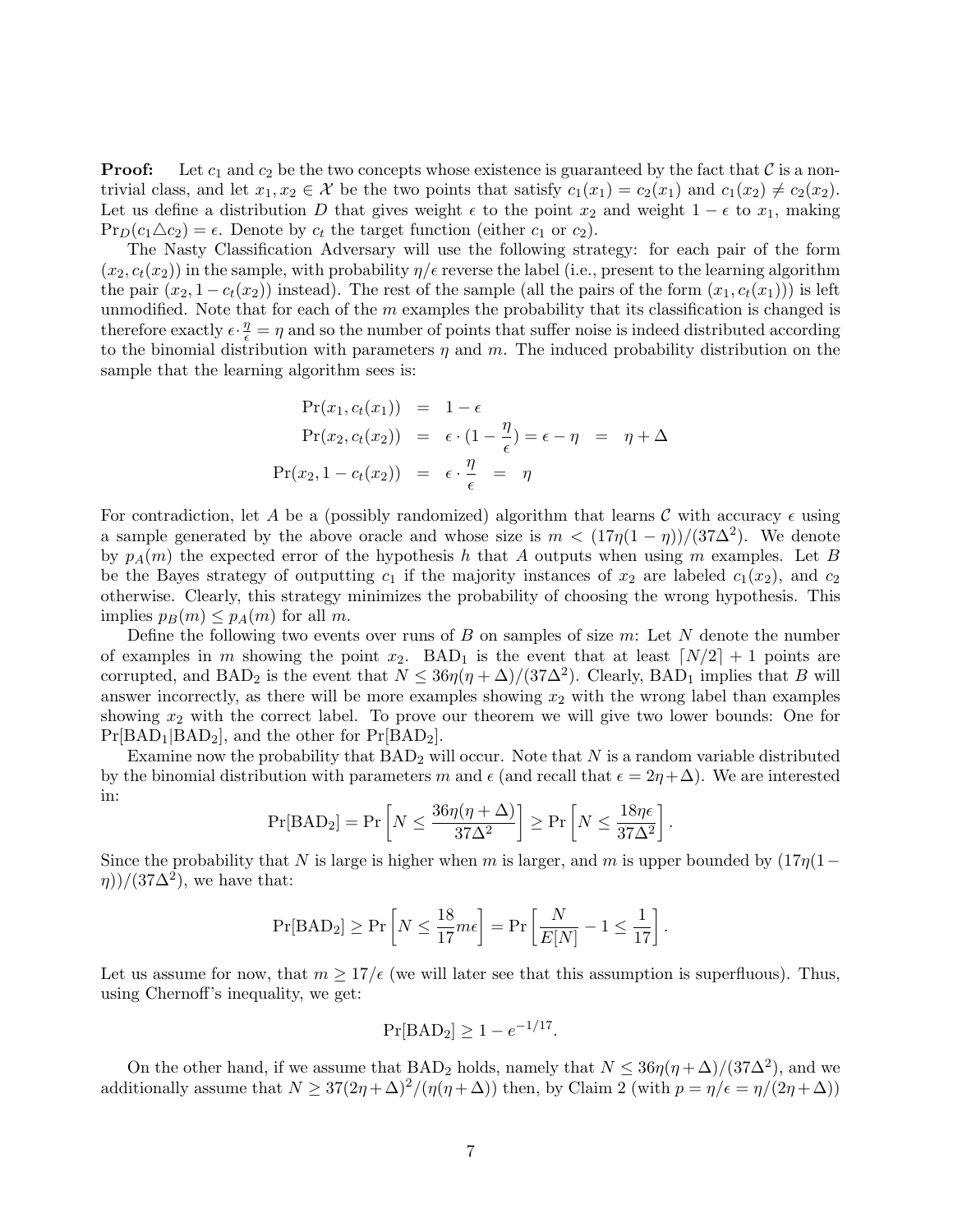and using the following inequality

$$
\left[ N \frac{\eta}{2\eta + \Delta} \right] + \left[ \sqrt{N \frac{\eta(\eta + \Delta)}{(2\eta + \Delta)^2} - 1} \right] \ge \left[ \frac{1}{2} N \right] + 1 \tag{3}
$$

it follows that  $Pr[BAD_1|BAD_2] > 1/19$ . To see that the inequality of Equation (3) indeed holds when  $BAD_2$  holds, note that  $(3)$  is implied by:

$$
N\frac{\eta}{2\eta+\Delta} + \sqrt{N\frac{\eta(\eta+\Delta)}{(2\eta+\Delta)^2} - 1} \ge \frac{1}{2}N + 3
$$

which is, in turn, implied by the two conditions:

$$
\frac{1}{2}\sqrt{N\frac{\eta(\eta+\Delta)}{(2\eta+\Delta)^2}-1} \geq 3
$$
  

$$
\frac{1}{2}\sqrt{N\frac{\eta(\eta+\Delta)}{(2\eta+\Delta)^2}-1} \geq \frac{1}{2}N\frac{\Delta}{2\eta+\Delta}
$$

It can be verified that these two conditions hold if we take  $N$  to be in the range we assume:<sup>2</sup>  $36\eta(\eta+\Delta)/(37\Delta^2) \ge N \ge 37(2\eta+\Delta)^2/(\eta(\eta+\Delta))$ . Since B is an optimal strategy, and hence no worse than a strategy that ignores some of the sample points, its error can only decrease if more points are shown for  $x_2$  (otherwise, assume B achieves better error bounds for lower values of N. Now, an algorithm C that modifies some of the sample points that show  $x_2$  to examples showing  $x_1$ , then run  $B$  on the resulting sample, will perform better than  $B$ , in contradiction with the optimality of the Bayes strategy). Therefore, the same results will hold if we remove the lower bound on  $N$ . We thus have that  $Pr[BAD_1] \geq Pr[BAD_1|BAD_2] \cdot Pr[BAD_2] \geq 1/19 \cdot (1 - e^{-1/17}) > 1/342$ , under the assumption that  $m \geq 17/\epsilon$ .

We now argue that the lower bound on  $m$  may be removed. Assume that this assumption on  $m$ is indeed required. This means that there exists a learning algorithm  $A$  that can learn with noise rate  $\eta$  and confidence  $\delta$  to within accuracy  $\eta + 2\Delta$  using  $m_A < 17/\epsilon$  examples. Note further, that by our conditions on  $\Delta$ , we have that  $17/\epsilon < 17\eta(1-\eta)/(37\Delta^2)$ . Consider an algorithm B that uses  $17/\epsilon < m_B < 17\eta(1-\eta)/(37\Delta^2)$  examples and works as follows: B randomly draws  $m_A$  examples from its sample, and feeds them to  $A$ . Clearly,  $B$  is a learning algorithm with the required parameters (since we assumed A is), but, B contradicts our proof, since it uses  $m_B > 17/\epsilon$  examples, but less than  $17\eta(1-\eta)/(37\Delta^2)$  examples. Thus, no such algorithm A may exist, and the lower bound on m may be safely removed.  $\Box$ 

A second type of a lower bound on the number of required examples is based on the VC dimension of the class to be learned, and is similar to the results (and the proof techniques) of [7] for the standard PAC model:

**Theorem 6:** For any concept class C with VC-dimension  $d \geq 3$ , and for any  $0 < \epsilon \leq 1/8$ ,  $0 < \Delta < \epsilon$ and  $0 < \delta \leq 1/12$ , the sample size required to learn C with accuracy  $\epsilon$  and confidence  $\delta$  when using samples generated by a nasty classification adversary with error rate  $\eta = 1/2(\epsilon - \Delta)$  is greater than

$$
\frac{d-2}{32\Delta} = \Omega\left(\frac{d}{\Delta}\right).
$$

<sup>&</sup>lt;sup>2</sup>By our conditions on  $\Delta$  there must be at least one integer in the range we assume for N.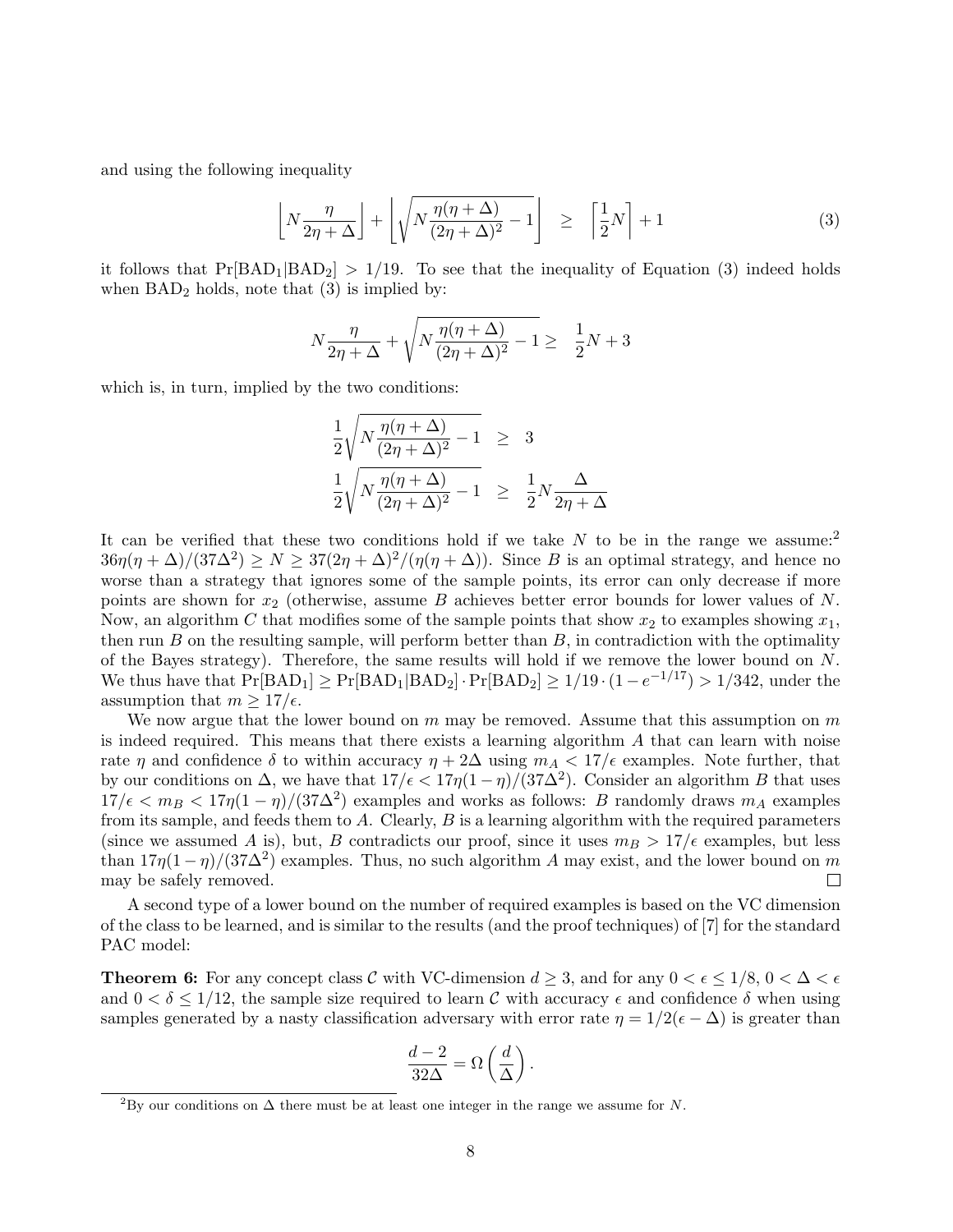**Proof:** Let  $X = \{x_0, \ldots, x_{d-1}\}$  be a set of d points shattered by C. Define a probability distribution  $D$  as follows:

$$
D(x_0) = 1 - 2\eta - 8\Delta
$$

$$
D(x_1) = \dots = D(x_{d-2}) = \frac{8\Delta}{d-2}
$$

$$
D(x_{d-1}) = 2\eta
$$

Assume for contradiction that at most  $(d-2)/32\Delta$  examples are used by the learning algorithm. We let the nasty adversary behave as follows: it reverses the label on each example  $x_{d-1}$  with probability  $1/2$  (independent of any other sample points), making the labels of  $x_{d-1}$  appear as if they are just random noise (also note that the probability of each example to be corrupted by the adversary is exactly  $2\eta \cdot 0.5 = \eta$ ). Thus, with probability 1/2 the point  $x_{d-1}$  is misclassified by the learner's hypothesis. The rest of the sample is left unmodified. Denote by  $BAD_1$  the event that at least half of the points  $x_1, \ldots, x_{d-2}$  are not seen by the learning algorithm. Given BAD<sub>1</sub>, we denote UP the set of  $(d-2)/2$  unseen points with lowest indices, and define  $BAD_2$  as the event that the algorithm's hypothesis misclassifies at least  $(d-2)/8$  points from UP. Finally, let BAD<sub>3</sub> denote the event that  $x_{d-1}$  is misclassified. It is easy to see that BAD<sub>1</sub> ∧ BAD<sub>2</sub> ∧ BAD<sub>3</sub> imply that the hypothesis has error of at least  $\epsilon$ , as it implies that the hypothesis errs on  $(d-2)/8$  points where each of these points has weight  $8\Delta/(d-2)$  and on the point  $x_{d-1}$  whose weight is  $2\eta$ , making the total error at least  $\Delta + 2\eta = \epsilon$ . Therefore, if an algorithm A can learn the class with confidence  $\delta$ , it must hold that  $Pr[BAD_1 \wedge BAD_2 \wedge BAD_3] < \delta$ . As noted before,  $x_{d-1}$  appears to be labeled by random noise, and hence Pr[BAD<sub>3</sub>] =  $\frac{1}{2}$ , no matter what the true classification of  $x_{d-1}$  is; moreover, BAD<sub>3</sub> is independent of BAD<sub>1</sub> and BAD<sub>2</sub>, thus  $Pr[BAD_3|BAD_1,BAD_2] = \frac{1}{2}$ .

As for the other events, since at most  $(d-2)/32\Delta$  examples are seen, the expected number of points from  $x_1, \ldots, x_{d-2}$  that the learning algorithm sees is at most  $(d-2)/4$ . From the Markov inequality it follows that, with probability at least  $\frac{1}{2}$ , no more than  $(d-2)/2$  points are seen. Hence,  $Pr[BAD_1] > \frac{1}{2}$  $\frac{1}{2}$ . Every unseen point will be misclassified by the learning algorithm with probability at least half (since for each such point, the adversary could have chosen a target that labels the point with the label that has lower probability to be given by the algorithm). Thus  $Pr[BAD_2|BAD_1]$  is the probability that a fair coin flipped  $(d-2)/2$  times shows heads at least  $(d-2)/8$  times. Using  $[10, \text{Fact } 3.3]$  this probability can be shown to be at least  $1/3$ . We thus have:

$$
Pr[BAD_1 \land BAD_2 \land BAD_3] = Pr[BAD_1] \cdot Pr[BAD_2|BAD_1] \cdot Pr[BAD_3|BAD_1,BAD_2] \n>  $\frac{1}{2} \cdot \frac{1}{3} \cdot \frac{1}{2} = \frac{1}{12}$ \n
$$
\geq \delta.
$$
$$

This completes the proof.

Since learning with Nasty Sample Noise is not easier than learning with Nasty Classification Noise, the results of Theorems 5 and 6 also hold for learning from a Nasty Sample Noise oracle.

### 4 Information Theoretic Upper Bound

In this section we provide a positive result that complements the negative result of Section 3. This result shows that, given a sufficiently large sample, any hypothesis that performs sufficiently well on the sample (even when this sample is subject to nasty noise) satisfies the PAC learning condition.

 $\Box$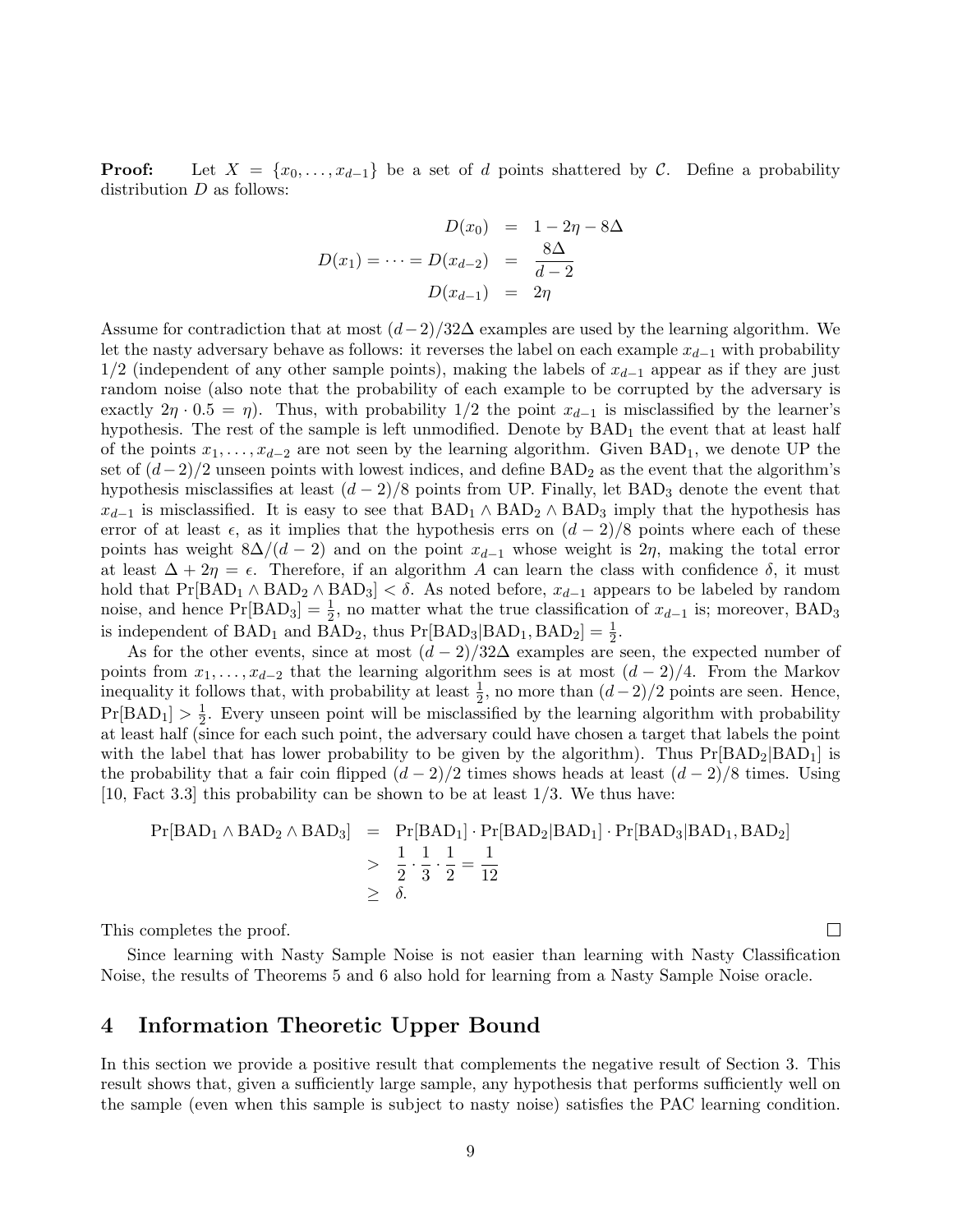Formally, we analyze the following generic algorithm for learning any class  $\mathcal C$  of VC-dimension d, whose inputs are a certainty parameter  $\delta > 0$ , the nasty error rate parameter  $\eta < \frac{1}{2}$  and the required accuracy  $\epsilon = 2\eta + \Delta$ :

#### Algorithm NastyConsistent:

1. Request a sample  $S = \{(x, b_x)\}\$ of size

$$
m \ge \frac{c}{\Delta^2} \left( d + \log \frac{2}{\delta} \right)
$$

2. Output any  $h \in \mathcal{C}$  such that

$$
|\{x \in S \,:\, h(x) \neq b_x\}| \le m\left(\eta + \frac{\Delta}{4}\right)
$$

(if no such h exists, choose any  $h \in \mathcal{C}$  arbitrarily).

**Theorem 7:** Let C be any class of VC-dimension d. Then, (for some constant c) algorithm Nasty-Consistent is a PAC learning algorithm under nasty sample noise of rate  $\eta$ .

In our proof of this theorem (as well as in the analysis of the algorithm in the next section), we use, for convenience, a slightly weaker definition of PAC learnability than the one used in Definition 1. We require the algorithm to output, with probability at least  $1 - \delta$ , a function h for which:

$$
\Pr_D[c_t(x) \neq h(x)] \le \epsilon
$$

(rather than a strict inequality). However, if we use the same algorithm but give it a slightly smaller accuracy parameter (e.g.,  $\epsilon' = 2\eta + \Delta/2 < \epsilon$ ), we will get an algorithm that learns using the original criterion of Definition 1.

**Proof:** First, we argue that with "high probability" the number of sample points that are modified by the adversary is at most  $m(\eta + \Delta/4)$ . As the random variable E is distributed according to the binomial distribution with expectation  $\eta m$ , we may use Hoeffding's inequality [14] to get:

$$
\Pr\left[E > \left(\eta + \frac{\Delta}{4}\right)m\right] \le \exp\left(-\frac{2m\Delta^2}{16}\right).
$$

Since  $m \geq \frac{8}{\Delta^2} \ln \frac{2}{\delta}$  (by the choice of c), this event happens with probability at most  $\delta/2$ .

Now, we note that the target function  $c_t$  errs on at most E points of the sample shown to the learning algorithm (as it is completely accurate on the non-modified sample  $S_q$ ). Thus, with probability at least  $1 - \delta/2$ , Algorithm NastyConsistent will be able to choose a function  $h \in \mathcal{C}$  that errs on no more that  $(\eta + \Delta/4)m$  points of the sample shown to it. However, in the worst case, these errors of the function h occur in points that were not modified by the adversary. In addition, h may be erroneous for all the points that the adversary did modify. Therefore, all we are guaranteed in this case, is that the hypothesis h errs on no more that  $2(\eta + \Delta/4)m$  points of the original sample  $S_q$ . By Theorem 2, there exists a constant c such that, with probability  $1 - \delta/2$ , by taking  $S_g$  to be of size at least  $\frac{c}{\Delta^2}$   $\left(d + \log \frac{2}{\delta}\right)$  the resulting sample  $S_g$  is a  $\frac{\Delta}{2}$ -sample for the class of symmetric differences between functions from C and the target  $\{h \triangle c_t : h \in C\}$ . By the union bound we therefore have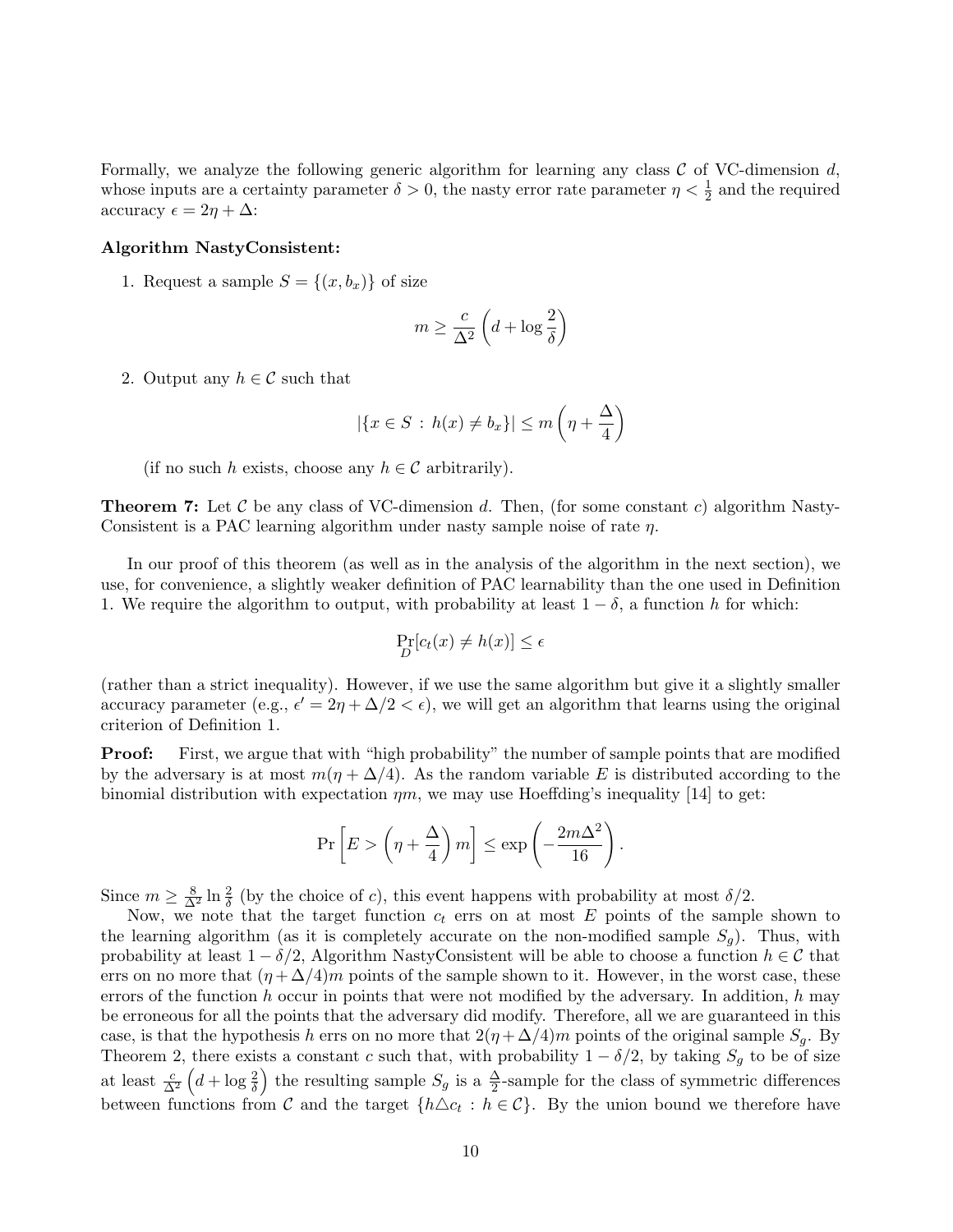that, with probability at least  $1 - \delta$ ,  $E \leq (\eta + \Delta/4)m$ , meaning that  $|S_g \cap (c_t \Delta h)| \leq (2\eta + \Delta/2)m$ , and that  $S_g$  is a  $\Delta/2$ -sample for the class of symmetric differences, and so:

$$
\Pr_D[(c_t \triangle h)] \le 2\eta + \Delta = \epsilon
$$

as required.

### 5 Composition Theorem for Learning with Nasty Noise

Following  $[3]$  and  $[8]$ , we define the notion of "composition class": Let C be a class of boolean functions  $g: \mathcal{X} \mapsto \{0,1\}^n$ . Define the class  $\mathcal{C}^*$  to be the set of all boolean functions  $F(x)$  that can be represented as  $f(g_1(x), \ldots, g_k(x))$  where f is any boolean function, and  $g_i \in \mathcal{C}$  for  $i = 1, \ldots, k$ . We define the size of  $f(g_1, \ldots, g_k)$  to be k. Given a vector of hypotheses  $(h_1, \ldots, h_t) \in \mathcal{H}^t$  we define, following [8], the set  $W(h_1, \ldots, h_t)$  to be the set of sub-domains  $W_a = \{x | (h_1(x), \ldots, h_t(x)) = a\}$  for all possible vectors  $a \in \{0,1\}^t$ .

The remainder of this section presents a learning algorithm that can learn composition classes even when the training sample suffers from nasty noise. Section 5.1 describes results of [8] relating to consistency algorithms that we use in the construction of our learning algorithm. Our new algorithm and its analysis are presented in Section 5.2.

#### 5.1 Consistency Algorithms

Let P and N be subsets of points from X. We say that a function  $h : \mathcal{X} \mapsto \{0, 1\}$  is consistent on  $(P, N)$  if  $h(x) = 1$  for every "positive point"  $x \in P$  and  $h(x) = 0$  for every "negative point"  $x \in N$ . A consistency algorithm (see [8]) for a pair of classes  $(C, \mathcal{H})$  (both over the same instance space X, with  $\mathcal{C} \subseteq \mathcal{H}$ , receives as input two subsets of the instance space,  $(P, N)$ , runs in time polynomial in  $|P \cup N|$ , and satisfies the following. If there is a function in C that is consistent with  $(P, N)$ , the algorithm outputs "YES" and some  $h \in \mathcal{H}$  that is consistent with  $(P, N)$ ; the algorithm outputs "NO" if no consistent  $h \in \mathcal{H}$  exist (there is no restriction on the output in the case that there is a consistent function in  $H$  but not in  $C$ ).

Given a subset of points of the instance space  $Q \subseteq \mathcal{X}$ , we will be interested in the set of all possible partitions of Q into positive and negative examples, such that there is a function  $h \in \mathcal{H}$ and a function  $c \in \mathcal{C}$  that are both consistent with this partition. This may be formulated as:  $S_{\text{CON}}(Q) = \{P \mid \text{CON}(P, Q \setminus P) = \text{``YES''}\}$  where CON is a consistency algorithm for  $(C, \mathcal{H})$ . The following is based on Sauer's Lemma [19]:

**Lemma 1:** For any set of points  $Q$ ,

$$
|S_{\text{CON}}(Q)| \leq |Q|^{\text{VC-dim}(\mathcal{H})}.
$$

Bshouty [8] describes how to construct an efficient algorithm for generating this set of partitions (along with the corresponding functions  $h \in \mathcal{H}$ ), assuming that C is PAC-learnable from H of constant VC dimension. The algorithm's output is denoted

$$
\hat{S}_{\text{CON}}(Q) \stackrel{\triangle}{=} \left\{ ((P, Q \setminus P), h) \mid P \in S_{\text{CON}}(Q) \text{ and } h \text{ is consistent with } (P, Q \setminus P) \right\}.
$$

 $\Box$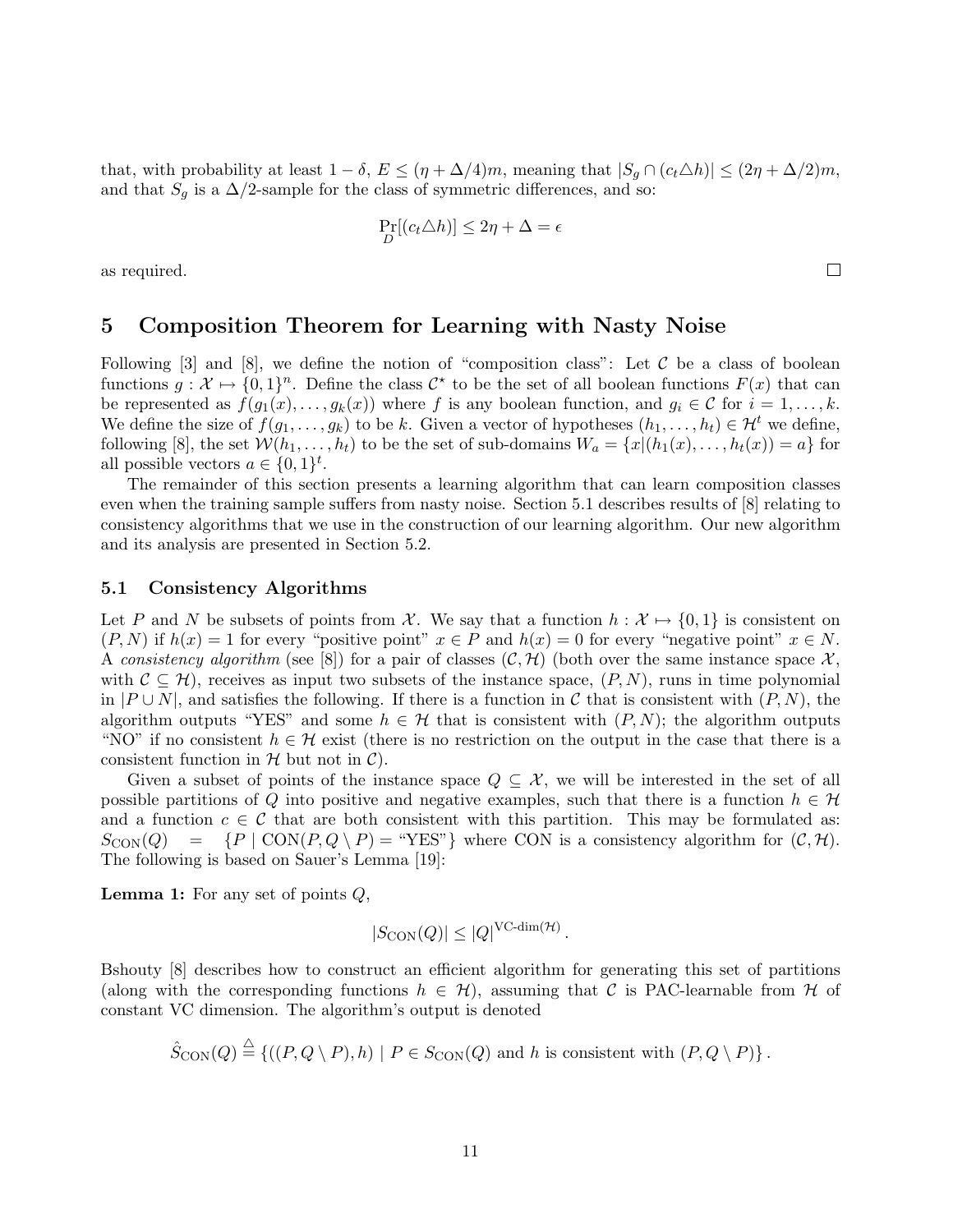#### 5.2 An Efficient Algorithm for Learning with Nasty Noise

We now show a variation of the algorithm presented in [8] that can learn the class  $\mathcal{C}^*$  with a nasty sample adversary, assuming that the class  $\mathcal C$  is PAC-learnable from a class  $\mathcal H$  of constant VC dimension d. Our algorithm builds on the fact that a consistency algorithm CON for  $(C, \mathcal{H})$  can be constructed, given an algorithm that PAC learns  $C$  from  $H$  [8]. This algorithm can learn the concept class  $C^*$  with any confidence parameter  $\delta$  and with accuracy  $\epsilon$  that is arbitrarily close to the lower bound of  $2\eta$ . Its sample complexity and computational complexity are both polynomial in the size of the target,  $1/\delta$  and  $1/\Delta$ , where  $\Delta = \epsilon - 2\eta$ .

Our algorithm is based on the following idea: Request a large sample from the oracle. Randomly pick a smaller sub-sample from the sample retrieved. By randomly picking this sub-sample, the algorithm neutralize some of the power the adversary has, since the adversary cannot know which examples are the ones that will be most "informative" for us. Then use the consistency algorithm for  $(C, \mathcal{H})$  to find one representative from H for any possible behavior on the smaller sub-sample. These hypotheses from  $H$  now define a division of the instance space into "cells", where each cell is characterized by a specific behavior of all the hypotheses picked. The final hypotheses is simply based on taking a majority vote among the complete sample inside each such cell.

To demonstrate the algorithm, let us consider (informally) the specific, relatively simple, case where the class to be learned is the class of k intervals<sup>3</sup> on the straight line (see Figure 1). The algorithm, given a sample as input, proceeds as follows:

- 1. The algorithm uses a relatively small, random sub-sample to divide the line into sub-intervals. Each two adjacent points in the sub-sample define such a sub-interval.
- 2. For each such sub-interval the algorithm calculates a majority vote on the complete sample. The result is our hypothesis.

The number of points (which in this specific case is the number of sub-intervals) that the algorithm chooses in the first step depends on  $k$ . Intuitively, we want the total weight of the sub-intervals containing the target's end-points to be relatively small (this is what is called the "bad part" in the formal analysis that follows). Naturally, there will be  $2k$  such "bad" sub-intervals, so the larger k is, the larger the sub-sample needed. Except for these "bad" sub-intervals, all other subintervals on which the algorithm errs have to have at least half of their points modified by the adversary. Thus the total error will be roughly  $2\eta$ , plus the weight of the "bad" sub-intervals.

Now, we proceed to a formal description of the learning algorithm. Given the constant  $d$ , the size k of the target function, the bound on the error rate  $\eta$ , the parameters  $\delta$  and  $\Delta$ , and two additional parameters  $M, N$  (to be specified below), the algorithm proceeds as follows:

#### Algorithm NastyLearn:

- 1. Request a sample S of size N.
- 2. Choose uniformly at random a sub-sample  $R \subseteq S$  of size M.
- 3. Use the consistency algorithm for  $(C, \mathcal{H})$  to compute

 $\hat{S}_{\text{CON}}(R) = \{((P_1, R \setminus P_1), h_1), \dots, ((P_t, R \setminus P_t), h_t)\}.$ 

<sup>&</sup>lt;sup>3</sup>For simplicity, we consider the case where the concept class is of intervals that are semi-open, i.e. intervals of the form  $[a, b]$ . The use of other types of intervals would have required that we handle the boundary points between them separately.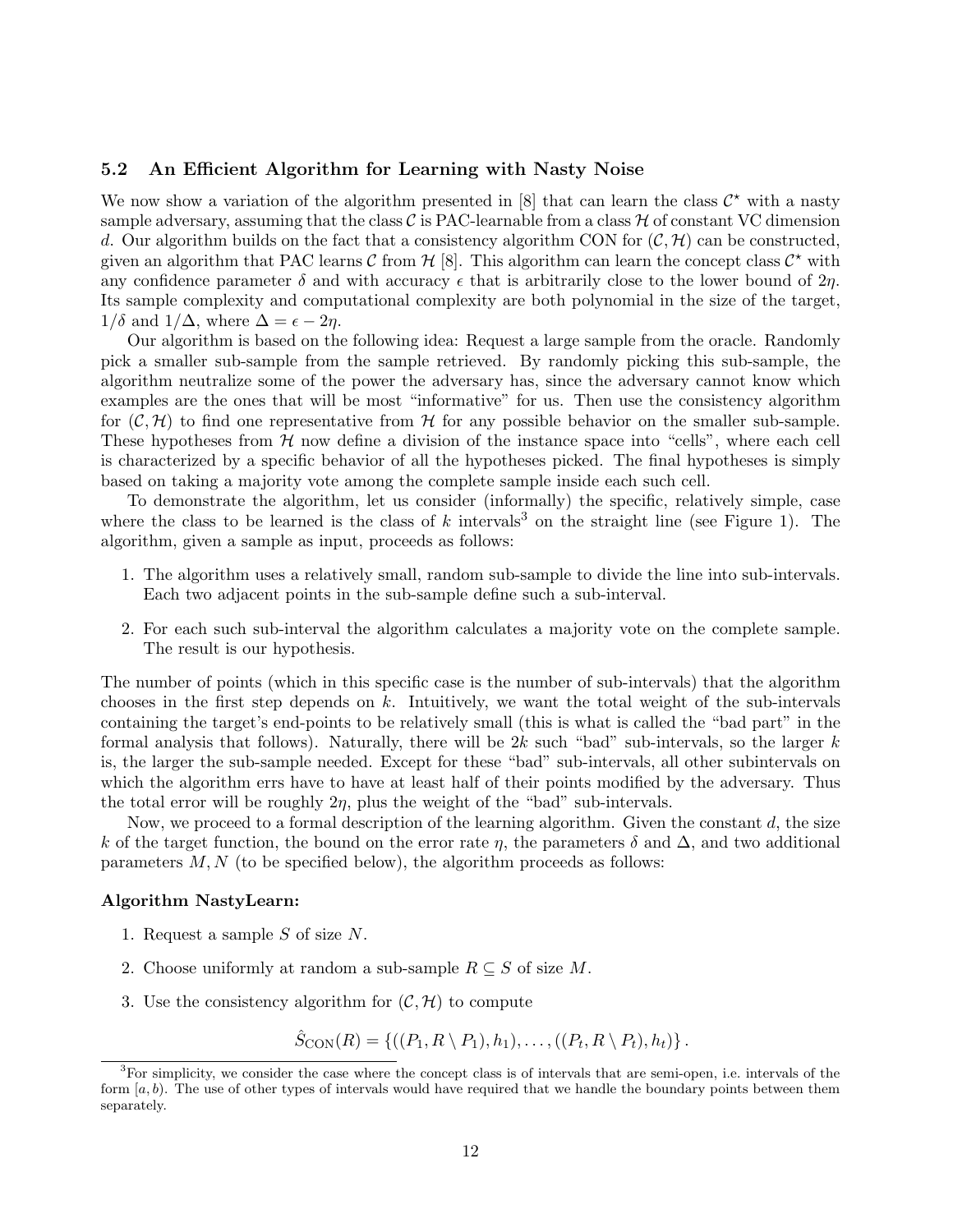

Figure 1: Example of NastyLearn for intervals.

4. Output the hypotheses  $H(h_1, \ldots, h_t)$ , computed as follows: For all  $W_a \in \mathcal{W}(h_1, \ldots, h_t)$  such that  $S \cap W_a$  is not empty, set  $H(x)$  to be the majority of labels in  $S \cap W_a$ , for all  $x \in W_a$ . If  $S \cap W_a = \emptyset$ , set H to be 0 on any  $x \in W_a$ .

Theorem 8: Let

$$
M = \max \left( \frac{24k}{\Delta} \log \frac{8}{\delta}, \frac{c_2 dk}{\Delta} \log \frac{78k}{\Delta} \right)
$$

$$
N = \frac{M^{c_1 d_2 d} k^2}{\Delta^2} \left( 2^d d + \log \frac{4}{\delta} \right)
$$

where  $c_1$  and  $c_2$  are constants. Then, Algorithm NastyLearn learns the class  $\mathcal{C}^*$  with accuracy  $\epsilon = 2\eta + \Delta$  and confidence  $\delta$  in time polynomial in  $k, \frac{1}{\delta}$  $\frac{1}{\delta}$ , and  $\frac{1}{\Delta}$ .

As in Theorem 7, this Theorem refers to the modified PAC criterion that require the algorithm to output, with probability at least  $1 - \delta$ , a function h for which:

$$
\Pr_D[c_t(x) \neq h(x)] \le \epsilon.
$$

The same technique we mentioned for Algorithm NastyConsistent may be used to modify this algorithm to be a PAC learning algorithm in the sense of Definition 1.

Before commencing with the actual proof, we present a technical lemma:

**Lemma 2:** Assuming N is set as in the statement of Theorem 8, with probability at least  $1-\frac{\delta}{4}$  $rac{\delta}{4}$  the number of points in which errors are introduced, E, is at most  $(\eta + \Delta/12)N$ .

**Proof of Lemma 2:** Note that, by the definition of the model,  $E$  is distributed according to a binomial distribution with parameters  $\eta$  and N. Thus, E behaves as the number of successes in N independent Bernoulli experiments, and the Hoeffding inequality [14] may be used to bound its value:  $\overline{a}$ 

$$
\Pr\left[E > (\eta + \frac{\Delta}{12})N\right] \le \exp\left(-\frac{2N\Delta^2}{144}\right).
$$

Therefore, if we take  $N > \frac{72}{\Delta^2} \ln(4/\delta)$  we have, with probability at least  $1-\frac{\delta}{4}$  $\frac{\delta}{4}$ , that E is at most  $(\eta + \Delta/12)N$ . Note that the value we have chosen for N in the statement of Theorem 8 is clearly  $\Box$ large enough.

We are now ready to present the proof of Theorem 8:

**Proof:** To analyze the error made by the hypothesis that the algorithm generates, let us denote the adversary's strategy as follows: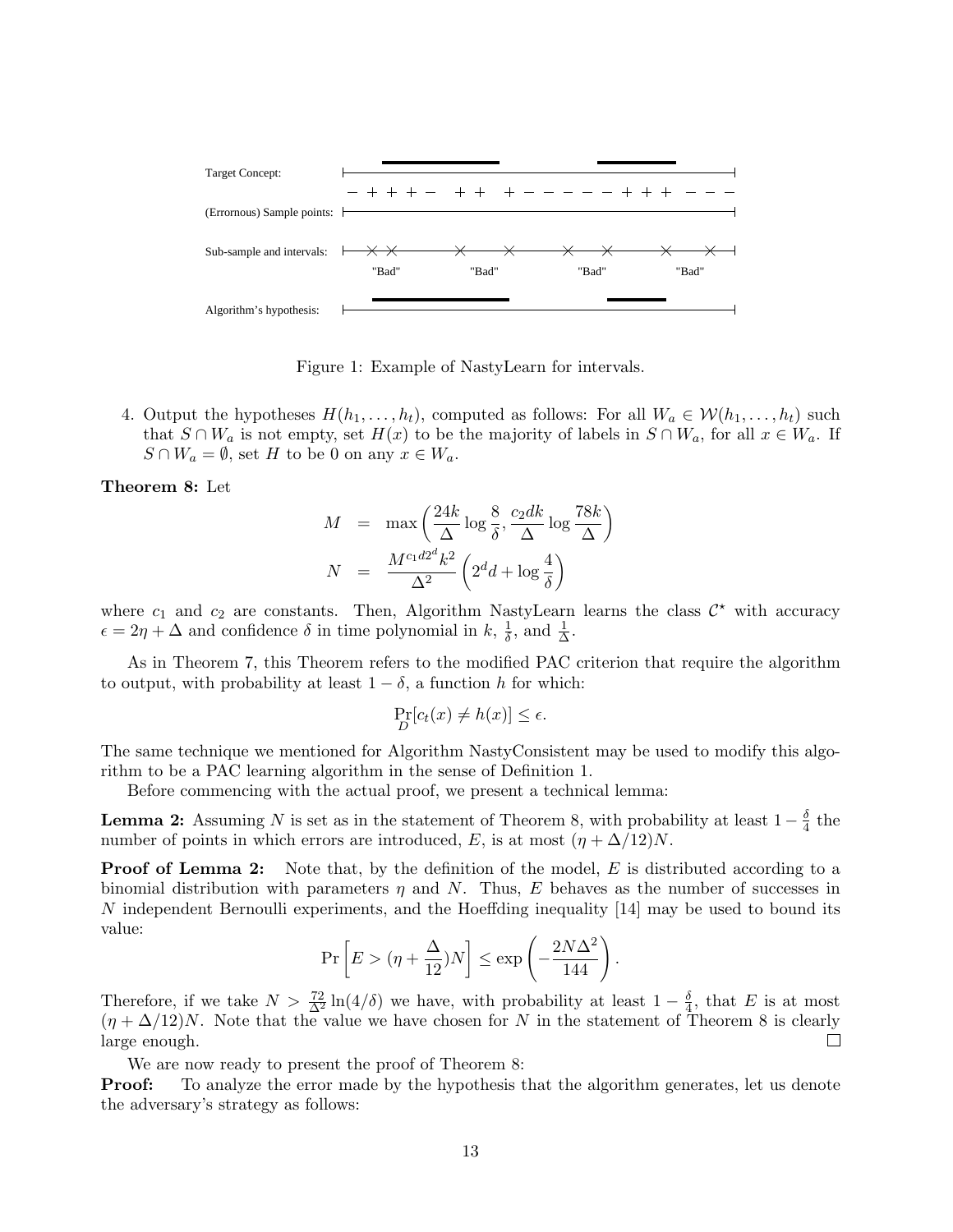- 1. Generate a sample of the requested size  $N$  according to the distribution  $D$ , and label it by the target concept F. Denote this sample by  $S_q$ .
- 2. Choose a subset  $S_{\text{out}} \subseteq S_g$  of size  $E = E(S_g)$ , where  $E(S_g)$  is a random variable (as defined in Section 2.2).
- 3. Choose (maliciously) some other set of points  $S_{\text{in}} \subseteq \mathcal{X} \times \{0,1\}$  of size E.
- 4. Hand to the learning algorithm the sample  $S = (S_q \setminus S_{out}) \cup S_{in}$ .

Assume the target function F is of the form  $F = f(g_1, \ldots, g_k)$ . For all  $i \in \{1, \ldots, k\}$ , denote by  $h_{j_i}$ , where  $j_i \in \{1, \ldots, t\}$ , the hypothesis chosen in step 3 of the algorithm that exhibits the same behavior  $g_i$  has over the points of R (from the definition of  $\hat{S}_{\text{CON}}$  we are guaranteed that such a hypothesis exists). By definition, there are no points from R in  $h_{j_i} \triangle g_i$ , so:

$$
R \cap (h_{j_i} \triangle g_i) = \emptyset. \tag{4}
$$

As the VC-dimension of both the class C of all  $g_i$ 's and the class H of all  $h_i$ 's is d, the class of all their possible symmetric differences also has VC-dimension  $O(d)$  (see Section 2.3). By applying Theorem 1, when viewing R as a sample taken from  $S$  according to the uniform distribution, and by choosing M to be as in the statement of the theorem, R will be an  $\alpha$ -net (with respect to the uniform distribution over S) for the class of symmetric differences, with  $\alpha = \Delta/6k$ , with probability at least  $1 - \delta/4$ . Note that there may still be points in S which are in  $h_{j_i} \triangle g_i$ . Hence, we let  $S^{(i)} = S \cap (h_{j_i} \triangle g_i)$ . Now, by using (4) we get:

$$
\frac{\left|S^{(i)}\right|}{|S|} \le \frac{\Delta}{6k} \tag{5}
$$

with probability at least  $1 - \delta/4$ , simultaneously for all *i*.

For every sub-domain  $B \in \mathcal{W}(h_1, \ldots, h_t)$  we define:

$$
N_B \stackrel{\triangle}{=} |S_g \cap B|
$$
  
\n
$$
N_B^{\text{in}} \stackrel{\triangle}{=} |S_{\text{in}} \cap B|
$$
  
\n
$$
N_B^{\text{out},g} \stackrel{\triangle}{=} |S_{\text{out}} \cap B \cap \overline{\bigcup_i (h_{j_i} \triangle g_i)}|
$$
  
\n
$$
N_B^{\text{out},b} \stackrel{\triangle}{=} |S_{\text{out}} \cap B \cap \bigcup_i (h_{j_i} \triangle g_i)|
$$
  
\n
$$
N_B^{\alpha} \stackrel{\triangle}{=} |S \cap B \cap \bigcup_i (h_{j_i} \triangle g_i)|
$$

In words,  $N_B$  and  $N_B^{\text{in}}$  simply stand for the size of the restriction of the original (noise-free) sample  $S_g$  and the noisy examples  $S_{\text{in}}$  introduced by the adversary to the sub-domain B. As for the rest of the definitions, they are based on the distinction between the "good" part of  $B$ , where the  $g_i$ s and the  $h_{j_i}$ s behave the same, and the "bad" part, which is present due to the fact that the  $g_i$ s and the  $h_{j_i}$ s exhibit the same behavior only on the smaller sub-sample R, rather than on the complete sample S. Note that the target function is constant on the good part of every sub-domain B. We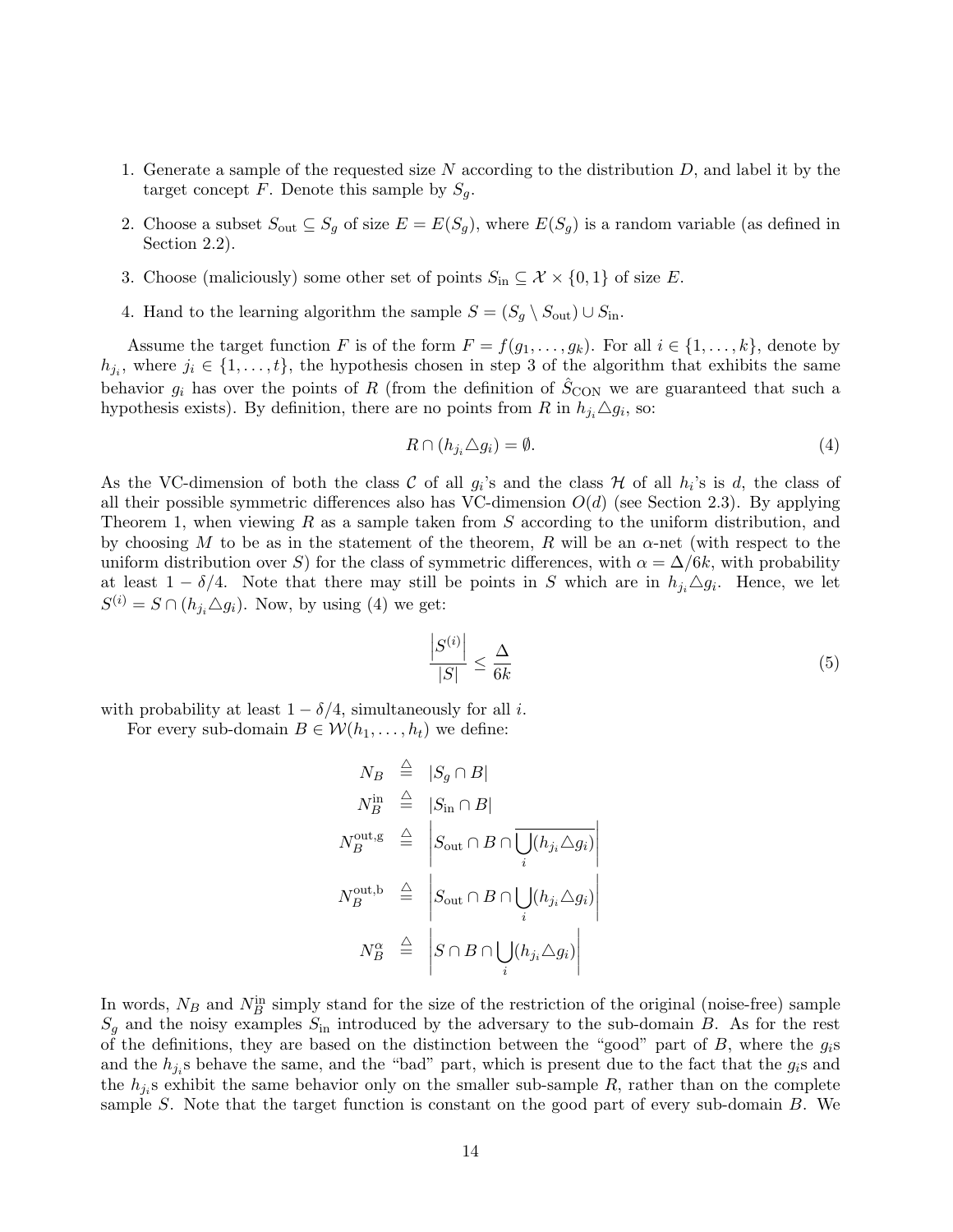use  $N_B^{\alpha}$  to denote the number of sample points in the bad part of B, and  $N_B^{\text{out},g}$  $B_B^{\text{out},\text{g}}$  and  $N_B^{\text{out},\text{b}}$  $B^{\text{out},b}$  to denote the number of sample points that were removed by the adversary from the good and bad parts of B, respectively.

Since our learning algorithm decides on the classification in each sub-domain by a majority vote, the hypothesis will err on the domain  $B \cap (\bigcup_i (h_{j_i} \triangle g_i))$  (the "good" part of B) if the number of examples left untouched in the good part of  $B$  is less than the number of examples in  $B$  that were modified by the adversary, plus those that were misclassified by the  $h_{j_i}$ s (with respect to the g<sub>i</sub>s). This may be formulated as the following condition:  $N_B^{\text{in}} + N_B^{\alpha} \ge N_B - N_B^{\text{out},g} - N_B^{\alpha}$ , or:  $N_B \le N_B^{\text{in}} + N_B^{\text{out},g} + 2N_B^{\alpha}$ . Therefore, the total error the algorithm may experience is at most:

$$
D\left[\bigcup_i h_{j_i} \triangle g_i\right] + \sum_{B: \ N_B \le N_B^{\rm in} + N_B^{\rm out, g} + 2N_B^{\alpha}} D(B).
$$

We now calculate a bound for each of the two terms above separately. To bound the second term, note that by Theorem 2 our choice of N guarantees  $S_g$  to be a  $\frac{\Delta}{6|W(h_1,...,h_t)|}$ -sample for our domain with probability at least  $1 - \delta/4$ . Note that from the definition of  $\mathcal{W}(h_1, \ldots, h_t)$  and from the Sauer Lemma [19] (applied to the dual class  $\mathcal{H}^{\perp}$ ) we have that  $|\mathcal{W}(h_1,\ldots,h_t)| \leq t^{\text{VCdim}(\mathcal{H}^{\perp})}$ , which, with Claim 1 and Lemma 1 yields:

$$
|\mathcal{W}(h_1,\ldots,h_t)| \leq M^{\text{VCdim}(\mathcal{H})\text{VCdim}(\mathcal{H}^{\perp})} \leq M^{d2^d}
$$

Our choice of N indeed guarantees, with probability at least  $1 - \delta/4$  that:  $\frac{1}{2}$ 

$$
B: N_B \le N_B^{\text{in}} + N_B^{\text{out},g} + 2N_B^{\alpha}
$$
\n
$$
\ge \sum_{B: N_B \le N_B^{\text{in}} + N_B^{\text{out},g} + 2N_B^{\alpha}} \left( \frac{N_B}{N} + \frac{\Delta}{6|W(h_1, \dots, h_t)|} \right)
$$
\n
$$
\le \frac{\Delta}{6} + \sum_{B \in \mathcal{W}(h_1, \dots, h_t)} \frac{N_B^{\text{in}} + N_B^{\text{out},g} + 2N_B^{\alpha}}{N}
$$

From the above choice of N, it follows that  $S_g$  is also a  $\frac{\Delta}{6k}$ -sample for the class of symmetric differences of the form  $h_{j_i} \triangle g_i$ , with probability at least  $1 - \delta/4$ . Furthermore, this implies that  $S_g$ is a  $\frac{\Delta}{6}$ -sample for the class of unions of k such symmetric differences (see, e.g., [4]), with probabilit at least  $1 - \delta/4$ . Thus, with probability at least  $1 - \delta/2$ , we have:

$$
D\left(\bigcup_{i} (h_{j_i} \triangle g_i)\right) \leq \frac{|S_g \cap (\bigcup_{i} (h_{j_i} \triangle g_i))|}{|S_g|}
$$
  
\n
$$
\leq \frac{\Delta}{6} + \frac{|(S \cup S_{\text{out}}) \cap \bigcup_{i} (h_{j_i} \triangle g_i)|}{|S|}
$$
 (Because  $S_g$  is a  $\frac{\Delta}{6}$  sample)  
\n
$$
\leq \frac{\Delta}{6} + \frac{\Delta}{6} + \frac{|S_{\text{out}} \cap \bigcup_{i} (h_{j_i} \triangle g_i)|}{|S|}
$$
 (Because (5) holds, w.h.p.)  
\n
$$
\leq \frac{2\Delta}{6} + \sum_{B \in \mathcal{W}(h_1, \dots, h_t)} \frac{N_B^{\text{out},b}}{N}
$$

The total error made by the hypothesis (assuming that none of the four bad events happen) is therefore bounded by:

$$
\Pr_D[H \triangle F] \leq \frac{3\Delta}{6} + \sum_{B \in \mathcal{W}(h_1,\dots,h_t)} \frac{N_B^{\text{in}} + N_B^{\text{out},g} + N_B^{\text{out},b} + 2N_B^{\alpha}}{N}
$$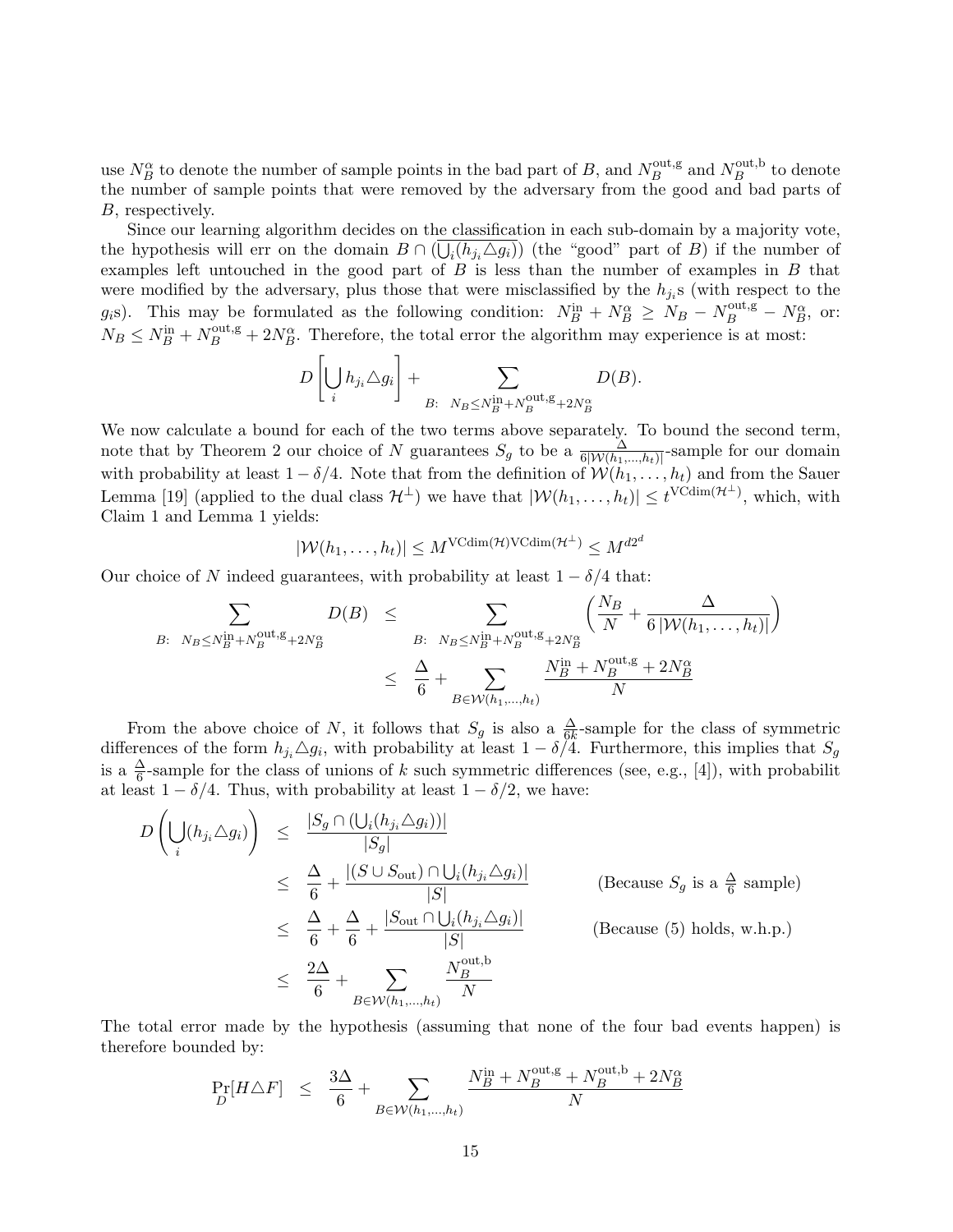$$
\leq \frac{5\Delta}{6} + \frac{|S_{\text{out}}|}{N} + \frac{|S_{\text{in}}|}{N}
$$
 (From (5),  $\sum N_B^{\alpha} \leq N/6$ )  
=  $2\frac{E}{N} + \frac{5\Delta}{6}$   
 $\leq 2\eta + \Delta = \epsilon$  (Using Lemma 2.)

 $\Box$ 

as required. This bound holds with certainty at least  $1 - \delta$ .

## 6 Conclusion

We have presented the model of PAC learning with nasty noise, generalizing on previous models. We have proved a negative information-theoretic result, showing that there is no learning algorithm that can learn any non-trivial class with accuracy better than  $2\eta$ , paired with a positive result showing this bound to be tight. We complemented these results with lower bounds on the sample size required for learning with accuracy  $2\eta + \Delta$ . We have also shown that for a wide variety of "interesting" concept classes, an efficient learning algorithm in this model exists. Our negative result can be generalized for the case where the learning algorithm uses randomized hypotheses, or coin rules (as defined in [10]); in such a case we get an information theoretic lower bound of  $\eta$  for the achievable accuracy, compared to a lower bound of  $\eta/2(1 + \eta)$  proved in [10] for learning with Malicious Noise of rate  $\eta$ .

While the partition into two separate variants: the NSN and the NCN models seem intuitive and well-motivated, it remains an open problem to come up with any results that actually separate the two models. Both the negative and positive results we presented in this work apply equally to both the NSN and the NCN models.

Finally, note that the definition of the nasty noise model requires the learning algorithm to know in advance the sample size  $m$  (or an upper bound on it). The model however can be extended so as to deal with scenarios where no such bound is known to the learning algorithm. There are several scenarios of this kind. For example, the sample complexity may depend on certain parameters (such as the "size" of the target function) which are not known to the algorithm<sup>4</sup>. The adversary, who knows the learning algorithm and knows the target function (and in general can know all the parameters hidden from the learning algorithm) can thus "plan ahead" and draw in advance a sample  $S_q$  of size which is sufficiently large to satisfy, with high probability, all the requests the learning algorithm will make. It then modifies  $S_g$  as defined above and reorders the resulted sample S randomly<sup>5</sup>. Now, the learning algorithm simply asks for one example at a time (as in the PAC model) and the adversary supplies the next example in its (randomly-ordered) set  $S$ . If the sample is exhausted (which may happen in those cases where we have only an expected sample-complexity guarantee), we say that the learning algorithm has failed; however, when using a large enough sample (with respect to  $1/\delta$ ), this will happen with sufficiently small probability.

# References

[1] J. A. Aslam and S. E. Decatur, "General Bounds on Statistical Query Learning and PAC Learning with Noise via Hypothesis Boosting", FOCS93, pp. 282-291, 1993.

 $4$ Other examples include scenarios where the learning algorithm only guarantees a bound on the *expected* sample complexity (either because the algorithm is randomized or because the number of examples used depends on the previous examples).

<sup>&</sup>lt;sup>5</sup>The sample must be reordered randomly, so that the adversary cannot introduce an effective error rate much greater than  $\eta$  in case the learning algorithm does not ask for all the examples drawn.